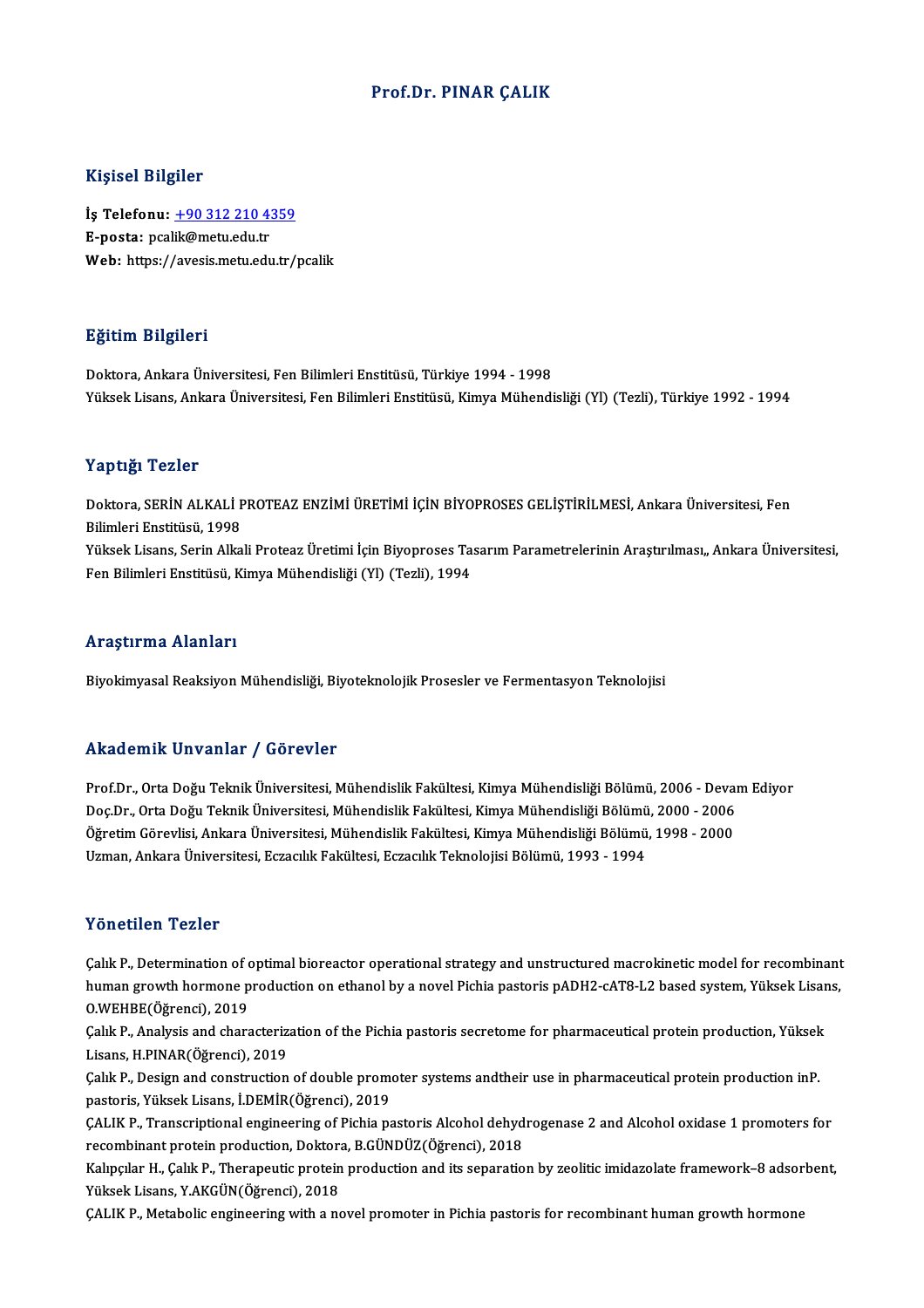production: Effects of oxygen transfer conditions, Yüksek Lisans, Ö.KALENDER(Öğrenci), 2018<br>CALIK P. Besembinant buman greuth bermane production under deuble premetare by Pichia

production: Effects of oxygen transfer conditions, Yüksek Lisans, Ö.KALENDER(Öğrenci), 2018<br>ÇALIK P., Recombinant human growth hormone production under double promoters by Pichia pastoris, Yüksek Lisans,<br>P.YALGINKAYA(Öğren production: Effects of oxygen tra<br>ÇALIK P., Recombinant human g<br>D.YALÇINKAYA(Öğrenci), 2017<br>CALIK P. CULEAZ EMECEN P.Z ÇALIK P., Recombinant human growth hormone production under double promoters by Pichia pastoris, Yüks<br>D.YALÇINKAYA(Öğrenci), 2017<br>ÇALIK P., ÇULFAZ EMECEN P. Z. , Separation and purification of recombinant proteins by using

D.YALÇINKAYA(Öğrenci), 2017<br>ÇALIK P., ÇULFAZ EMECEN P. Z. , Separation and purification of recombinant proteins by using ultrafiltration<br>membranes, Yüksek Lisans, B.AKCAN(Öğrenci), 2017 ÇALIK P., ÇULFAZ EMECEN P. Z. , Separation and purification of recombinant proteins by using ultrafiltration<br>membranes, Yüksek Lisans, B.AKCAN(Öğrenci), 2017<br>ÇULFAZ EMECEN P. Z. , ÇALIK P., Ultrafiltrasyon membranları ile

membranes, Yüksek Lisans, B.AKCAN(Ö)<br>ÇULFAZ EMECEN P. Z. , ÇALIK P., Ultrafil<br>Yüksek Lisans, B.Akcan(Öğrenci), 2017<br>CALIK P. Effect of signal sequences and ÇULFAZ EMECEN P. Z. , ÇALIK P., Ultrafiltrasyon membranları ile rekombinant proteinlerin ayırımı ve saflaştırılması.,<br>Yüksek Lisans, B.Akcan(Öğrenci), 2017<br>ÇALIK P., Effect of signal sequences and promoters in recombinant

Yüksek Lisans, B.Akcan(Öğrenci), 2017<br>ÇALIK P., Effect of signal sequences and<br>Doktora, A.MASSAHI(Öğrenci), 2017 ÇALIK P., Effect of signal sequences and promoters in recombinant extracellular protein production by Pichia pastoris,<br>Doktora, A.MASSAHI(Öğrenci), 2017<br>ÇALIK P., Granulocyte-colony stimulating factor analog production by

Doktora, A.MASSAHI(Öğr<br>ÇALIK P., Granulocyte-col<br>O.ERSOY(Öğrenci), 2017<br>CALIK P., Transcriptional ÇALIK P., Granulocyte-colony stimulating factor analog production by recombinant Escherichia coli, Yüksek Lisans,<br>O.ERSOY(Öğrenci), 2017<br>ÇALIK P., Transcriptional engineering of GAP promoter for improved recombinant protei

ÇALIK P., Transcriptional engineering of GAP promoter for improved recombinant protein production by Pichia pastoris,<br>Doktora, Ö.ATA(Öğrenci), 2017 CALIK P., Transcriptional engineering of GAP promoter for improved recombinant protein production by Pichia pastori<br>Doktora, Ö.ATA(Öğrenci), 2017<br>CALIK P., Defined and complex medium based feeding strategy development for

Doktora, Ö.ATA(Öğrenci), 2017<br>ÇALIK P., Defined and complex medium based feeding strategy development for recombi<br>production by P. pastoris under gap promoter, Yüksek Lisans, B.HOXHA(Öğrenci), 2016<br>CALIK P. Erbanged recomb ÇALIK P., Defined and complex medium based feeding strategy development for recombinant human growth hormo<br>production by P. pastoris under gap promoter, Yüksek Lisans, B.HOXHA(Öğrenci), 2016<br>ÇALIK P., Enhanced recombinant

production by P. pastoris under gap promoter, Yüksek Lisans, B.HOXHA(Öğrenci), 2016<br>ÇALIK P., Enhanced recombinant human growth hormone production by synchronous populations of<br>strains of Pichia pastoris under GAP promoter ÇALIK P., Enhanced recombinant human growth hormone production by synchronous populations of two different<br>strains of Pichia pastoris under GAP promoter, Yüksek Lisans, D.HÜCCETOĞULLARI(Öğrenci), 2016<br>ÇALIK P., The effect

strains of Pichia pastoris under GAP promoter, Yüksek Lisans, D.HÜCCETOĞULLARI(Öğrenci), 2016<br>ÇALIK P., The effect of oxygen transfer conditions on recombinant glucose isomerase production by Pic<br>under glyceraldehyde-3-pho CALIK P., The effect of oxygen transfer conditions on recombinant glucose isomerase production by Pichia pastoris<br>under glyceraldehyde-3-phosphate dehydrogenase promoter, Yüksek Lisans, H.GÜNEŞ(Öğrenci), 2015<br>CALIK P., Glu

under glyceraldehyde-3-phosphate dehydrogenase promoter, Yüksek Lisans, H.GÜNEŞ(<br>ÇALIK P., Glucose-based feeding strategy development in recombinant human growth h<br>pastoris for semi-batch bioreactor operation, Yüksek Lisan ÇALIK P., Glucose-based feeding strategy development in recombinant human growth hormone production by Pichia<br>pastoris for semi-batch bioreactor operation, Yüksek Lisans, A.KESKİN(Öğrenci), 2014<br>ÇALIK P., Rekombinant bacil

pastoris for semi-batch bioreactor operation, Yüksek Lisans, A.<br>ÇALIK P., Rekombinant bacillus subtilis ile insan büyüme hormo<br>stratejisi geliştirilmesi., Yüksek Lisans, S.Öztürk(Öğrenci), 2014<br>CALIK B. A semperative study ÇALIK P., Rekombinant bacillus subtilis ile insan büyüme hormonu üretimi için yarı-tanımlı ortam temelli besleme<br>stratejisi geliştirilmesi., Yüksek Lisans, S.Öztürk(Öğrenci), 2014<br>ÇALIK P., A comparative study for the prod

stratejisi geliştirilmesi., Yüksek Lisans, S.Öztürk(Öğrenci),<br>ÇALIK P., A comparative study for the production of reco<br>Pichia pastoris, Yüksek Lisans, S.YAMAN(Öğrenci), 2014<br>CALIK P., Pichia pastoris ile rekembinant insan ÇALIK P., A comparative study for the production of recombinant intracellular glucose isomerase by Escherichia coli and<br>Pichia pastoris, Yüksek Lisans, S.YAMAN(Öğrenci), 2014<br>ÇALIK P., Pichia pastoris ile rekombinant insan

Pichia pastoris, Yüksek Lisans, S.YAMAN(Öğrenci), 2014<br>ÇALIK P., Pichia pastoris ile rekombinant insan büyüme hormonu üretiminde ya<br>temelli besleme stratejisi geliştirilmesi., Yüksek Lisans, A.Keskin(Öğrenci), 2014<br>CALIK P ÇALIK P., Pichia pastoris ile rekombinant insan büyüme hormonu üretiminde yari-kesikli biyoreaktör işletimi için<br>temelli besleme stratejisi geliştirilmesi., Yüksek Lisans, A.Keskin(Öğrenci), 2014<br>ÇALIK P., Semi-defined med

temelli besleme stratejisi geliştirilmesi., Yüksek Lisans, A.Keskin(Öğrenci)<br>ÇALIK P., Semi-defined medium based feeding strategy development for<br>recombinant Bacillus subtilis, Yüksek Lisans, S.ÖZTÜRK(Öğrenci), 2014<br>CALIK ÇALIK P., Semi-defined medium based feeding strategy development for human growth hormone production by<br>recombinant Bacillus subtilis, Yüksek Lisans, S.ÖZTÜRK(Öğrenci), 2014<br>ÇALIK P., Effects of CO-carbon sources in recomb

recombinant Bacillus subtilis, Yük<br>ÇALIK P., Effects of CO-carbon so<br>Lisans, Ş.MELDA(Öğrenci), 2013<br>CALIK P., Pishia postoria ilə rokan ÇALIK P., Effects of CO-carbon sources in recombinant human erythropoietin production by pichia pastoris, Yüksek<br>Lisans, Ş.MELDA(Öğrenci), 2013<br>ÇALIK P., Pichia pastoris ile rekombinant insan eritropoietin üretiminde ikinc

Lisans, Ş.MELDA(Öğrenci), 2013<br>ÇALIK P., Pichia pastoris ile reko<br>Lisans, Ş.Melda(Öğrenci), 2013<br>CALIK B. Human gravıtb barma ÇALIK P., Pichia pastoris ile rekombinant insan eritropoietin üretiminde ikinci karbon kaynaklarının etkileri., Yüksek<br>Lisans, Ş.Melda(Öğrenci), 2013<br>ÇALIK P., Human growth hormone production by metabolically engineered B.

Lisans, Ş.Melda(Öğrenci), 2013<br>ÇALIK P., Human growth hormone production<br>Yüksek Lisans, B.GÖKBUDAK(Öğrenci), 2013<br>CALIK P. Investisation of thermostable reser Yüksek Lisans, B.GÖKBUDAK(Öğrenci), 2013

ÇALIK P., Investigation of thermostable recombinant glucose isomerase production by sucrose utilizing Escherichia coli,<br>Yüksek Lisans, B.AKDAĞ(Öğrenci), 2013 ÇALIK P., Investigation of thermostable recombinant glucose isomerase production by sucrose utilizing Escherichia<br>Yüksek Lisans, B.AKDAĞ(Öğrenci), 2013<br>ÇALIK P., Feeding strategy development for human growth hormone produc

Yüksek Lisans, B.AKDAĞ(Öğı<br>ÇALIK P., Feeding strategy de<br>B.BOZKURT(Öğrenci), 2012<br>CALIK B. Comparison of bun ÇALIK P., Feeding strategy development for human growth hormone production by Pichia pastoris, Yüksek Lisans,<br>B.BOZKURT(Öğrenci), 2012<br>ÇALIK P., Comparison of human growth hormone production performances of two different m

B.BOZKURT(Öğrenci), 2012<br>ÇALIK P., Comparison of human growth hormone pro<br>Pichia pastoris, Yüksek Lisans, H.GÜL(Öğrenci), 2012<br>CALIK P. Metabolik mühandislik vaklasımıyla salistiril ÇALIK P., Comparison of human growth hormone production performances of two different metabolically engineered<br>Pichia pastoris, Yüksek Lisans, H.GÜL(Öğrenci), 2012<br>ÇALIK P., Metabolik mühendislik yaklaşımıyla geliştirilen

Pichia pastoris, Yüksek Lisans, H.GÜL (Öğrenci<br>ÇALIK P., Metabolik mühendislik yaklaşımıyla<br>üretimi., Yüksek Lisans, Ö.Ata(Öğrenci), 2012<br>CALIK P., İki farklı matabolik mühendislik yakl ÇALIK P., Metabolik mühendislik yaklaşımıyla geliştirilen Pichia Pastoris ile hücre dışı termostabil glukoz izomeraz<br>üretimi., Yüksek Lisans, Ö.Ata(Öğrenci), 2012<br>ÇALIK P., İki farklı metabolik mühendislik yaklaşımıyla gel

üretimi., Yüksek Lisans, Ö.Ata(Öğrenci), 2012<br>ÇALIK P., İki farklı metabolik mühendislik yaklaşımıyla geliştirilen Pichia pastoris<br>üretim performanslarının karşılaştırılması., Yüksek Lisans, H.Gül(Öğrenci), 2012<br>CALIK P.,

ÇALIK P., Tuz stresi altında Türk mercimek çeşitlerinin fizyolojik ve biyokimyasal taraması., Yüksek Lisans,<br>F.Selin(Öğrenci), 2012 üretim performanslarır<br>ÇALIK P., Tuz stresi altı<br>F.Selin(Öğrenci), 2012<br>CALIK P. Matabalisal al ÇALIK P., Tuz stresi altında Türk mercimek çeşitlerinin fizyolojik ve biyokimyasal taraması., Yüksek Lisans,<br>F.Selin(Öğrenci), 2012<br>ÇALIK P., Metabolical engineering of Pichia pastoris for extracellular thermostable glucos

F.Selin(Öğrenci), 2012<br>ÇALIK P., Metabolical engineer<br>Lisans, Ö.ATA(Öğrenci), 2012<br>CALIK P., Bessmbinant transsl ÇALIK P., Metabolical engineering of Pichia pastoris for extracellular thermostable glucose isomerase production<br>Lisans, Ö.ATA(Öğrenci), 2012<br>ÇALIK P., Recombinant transglutaminase production by metabolically engineered Pi

Lisans, Ö.ATA(Öğrenci), 2012<br>ÇALIK P., Recombinant transglutaminase production by metabolically engineered Pichia pastoris, Yüksek Lisans,<br>B.GÜNDÜZ(Öğrenci), 2012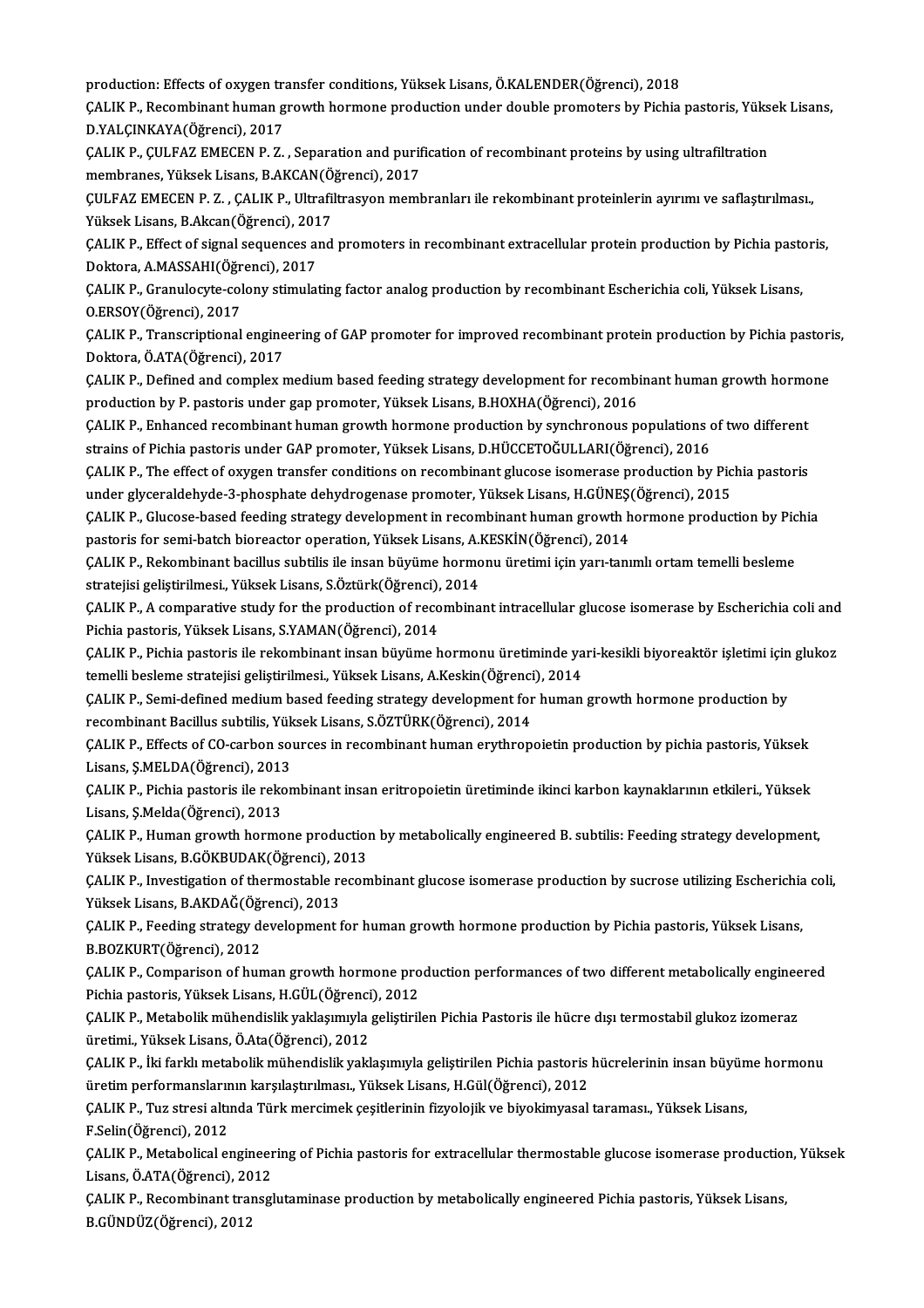ÇALIK P., Pichia pastoris ile hücredışı rekombinant insan büyüme hormonu üretimi., Yüksek Lisans, E.Boy(Öğrenci),<br>2011 CALIK<br>2011<br>CALIM ÇALIK P., Pichia pastoris ile hücredışı rekombinant insan büyüme hormonu üretimi., Yüksek Lisans, E.Boy(Öğrenci),<br>2011<br>ÇALIK P., Recombinant Pyrococcus furiosus extracellular alpha-amylase expression in Pichia pastoris, Yü

2011<br>ÇALIK P., Recombinant Pyrococcus furiosus extracellular alpha-amylase expression in Pichia pastoris, Yüksek Lisans,<br>E.BOY(Öğrenci), 2011 ÇALIK P., Recombinant Pyrococcus furiosus extracellular alpha-amylase expression in Pichia pastoris, Yüksek Lisans,<br>E.BOY(Öğrenci), 2011<br>ÇALIK P., Bioprocess development for thermostable glucose isomerase production, Dokto

E.BOY(Öğrenci), 2011<br>ÇALIK P., Bioprocess development for thermostable glucose isomerase production, Doktora, V.ANGARDİ(Öğrenc<br>ÇALIK P., YILMAZ L., Enzyme enhanced ultrafiltration for the resolution of racemic mandelic aci ÇALIK P., Bioprocess de<br>ÇALIK P., YILMAZ L., Enz<br>Ü.BADE(Öğrenci), 2011<br>CALIK B., Evnonantial fo ÇALIK P., YILMAZ L., Enzyme enhanced ultrafiltration for the resolution of racemic mandelic acid, Yüksek Lisans,<br>Ü.BADE(Öğrenci), 2011<br>ÇALIK P., Exponential feeding strategy development for benzaldehyde lyase production by

YüksekLisans,H.TAŞPINAR(Öğrenci),2010 ÇALIK P., Exponential feeding strategy development for benzaldehyde lyase production by recombinant Escherichia<br>Yüksek Lisans, H.TAŞPINAR(Öğrenci), 2010<br>ÇALIK P., Effect of pH on erythropoietin production by recombinant Pi

Yüksek Lisans, H.TAŞPINAR(Öğren<br>ÇALIK P., Effect of pH on erythrop<br>Lisans, E.ŞÜKRAN(Öğrenci), 2010<br>CALIK B. Besembinant buman TIQ ÇALIK P., Effect of pH on erythropoietin production by recombinant Pichia pastoris in fed-batch operation, Yüksek<br>Lisans, E.ŞÜKRAN(Öğrenci), 2010<br>ÇALIK P., Recombinant human growth hormone production by Pichia pastoris and

Lisans, E.ŞÜKRAN(Öğrenci), 2010<br>ÇALIK P., Recombinant human growth hormone production by Pichia pastoris and determination of its interaction with<br>peptide ligands, Yüksek Lisans, B.İNANKUR(Öğrenci), 2010 ÇALIK P., Recombinant human growth hormone production by Pichia pastoris and determination of its interaction w<br>peptide ligands, Yüksek Lisans, B.İNANKUR(Öğrenci), 2010<br>ÇALIK P., Regulatory Gene Effects on Recombinant Huma

peptide ligands, Yüksek Lisans, B.<br>ÇALIK P., Regulatory Gene Effects<br>Lisans, M.ŞAHİN(Öğrenci), 2010<br>CALIK P., Effects of p.H. on buman ÇALIK P., Regulatory Gene Effects on Recombinant Human Growth Hormone Production by Bacillus subtilis, Yüksek<br>Lisans, M.ŞAHİN(Öğrenci), 2010<br>ÇALIK P., Effects of pH on human growth hormone production by Pichia pastoris con

Lisans, M.ŞAHİN(Öğrenci), 2010<br>ÇALIK P., Effects of pH on human growth hormone production b<br>regulatory genes, Yüksek Lisans, E.BAYRAKTAR(Öğrenci), 2009<br>CALIK P., Effects of garbon sourses and fooding strategies on bu ÇALIK P., Effects of pH on human growth hormone production by Pichia pastoris considering the expression levels<br>regulatory genes, Yüksek Lisans, E.BAYRAKTAR(Öğrenci), 2009<br>ÇALIK P., Effects of carbon sources and feeding st

regulatory genes, Yüksek Lisans, E.BAYRAKTAR(Öğrenci), 2009<br>ÇALIK P., Effects of carbon sources and feeding strategies on human growth hormone production by metabolically<br>engineered Pichia pastoris, Yüksek Lisans, E.AÇIK(Ö ÇALIK P., Effects of carbon sources and feeding strategies on human growth hormone production by metabolically<br>engineered Pichia pastoris, Yüksek Lisans, E.AÇIK(Öğrenci), 2009<br>ÇALIK P., Novel bioconversion reactions for th

engineered Pichia pastoris, Yüksek Lisans, E.AÇIK(Öğrenci), 2009<br>ÇALIK P., Novel bioconversion reactions for the syntheses of a-hydroxy ketones, Doktora, P.AYHAN(Öğrenci), 200<br>ÇALIK P., Feeding strategy development for ben CALIK P., Novel bioconversion reactions fo<br>CALIK P., Feeding strategy development fo<br>Yüksek Lisans, H.LEVENT(Öğrenci), 2008<br>CALIK P. Bionresses development for the ÇALIK P., Feeding strategy development for benzaldehyde lyase production by recombinant Escherichia co<br>Yüksek Lisans, H.LEVENT(Öğrenci), 2008<br>ÇALIK P., Bioprocess development for therapeutical protein production, Doktora,

Yüksek Lisans, H.LEVENT(Öğrenci), 2008<br>ÇALIK P., Bioprocess development for therapeutical protein production, Doktora, E.ÇELİK(Öğrenci), 200<br>ÇALIK P., Affinity chromatographic purification of recombinant human growth hormo CALIK P., Bioprocess dev<br>CALIK P., Affinity chroma<br>O.BALCI(Öğrenci), 2008<br>CALIK P., Investigation of ÇALIK P., Affinity chromatographic purification of recombinant human growth hormone, Yüksek Lisans,<br>O.BALCI(Öğrenci), 2008<br>ÇALIK P., Investigation of bioprocess parameters for glucose isomerase production by Bacillus therm

O.BALCI(Öğrenci), 2008<br>ÇALIK P., Investigation of bioprocess par:<br>Yüksek Lisans, I.HAYKIR(Öğrenci), 2007<br>CALIK P., Influanse of owwan transfor an ÇALIK P., Investigation of bioprocess parameters for glucose isomerase production by Bacillus thermoantarcticus,<br>Yüksek Lisans, I.HAYKIR(Öğrenci), 2007<br>ÇALIK P., Influence of oxygen transfer on benzaldehyde lyase productio

Yüksek Lisans, I.HAYKIR(Öğrenci), 2007<br>ÇALIK P., Influence of oxygen transfer on benzalde<br>pLySs, Yüksek Lisans, V.ANGARDİ(Öğrenci), 2007<br>CALIK P. KOCARIVIK S. Besembinant therenevije 1 CALIK P., Influence of oxygen transfer on benzaldehyde lyase production by recombinant Escherichia<br>pLySs, Yüksek Lisans, V.ANGARDİ(Öğrenci), 2007<br>CALIK P., KOCABIYIK S., Recombinant therapeutic protease production by Bacil

pLySs, Yüksek Lisans, V.ANG/<br>ÇALIK P., KOCABIYIK S., Reco<br>N.KORKMAZ(Öğrenci), 2007<br>CALIK B., Evtrecellular recom

ÇALIK P., KOCABIYIK S., Recombinant therapeutic protease production by Bacillus sp., Yüksek Lisans,<br>N.KORKMAZ(Öğrenci), 2007<br>ÇALIK P., Extracellular recombinant human growth hormone production by Pichia pastoris, Yüksek Li N.KORKMAZ(Öğrenci),<br>ÇALIK P., Extracellular<br>M.ALİ(Öğrenci), 2007<br>CALIK P. Serin all'ali p ÇALIK P., Extracellular recombinant human growth hormone production by Pichia pastoris, Yüksek Lisans,<br>M.ALİ(Öğrenci), 2007<br>ÇALIK P., Serin alkali proteaz sentezini kontrol eden aspartik asit grubu amino asitlerin proteaz

M.ALİ(Öğrenci), 2007<br>ÇALIK P., Serin alkali proteaz sentezini kontrol eden aspartik asit grubu amino asitlerin proteaz üretimine etkisinin araştırılması, Yüksek Lisans, B.TOSUN(Öğrenci), 2007

ÇALIK P., YILMAZ L., Chiral separations by enzyme enhanced ultrafiltration: Fractionation of racemic benzoin, Yüksek<br>Lisans, A.HANDE(Öğrenci), 2006 ÇALIK P., YILMAZ L., Chiral separations by enzyme enhanced ultrafiltration: Fractionation of racemic benzoin, Yüksek<br>Lisans, A.HANDE(Öğrenci), 2006<br>ÇALIK P., Cloning and expression of benzaldehyde lyase gene from pseudomon

Lisans, A.HANDE(Öğrenci), 2006<br>ÇALIK P., Cloning and expression of benzaldehyde<br>Yüksek Lisans, A.BÜYÜKSUNGUR(Öğrenci), 2006<br>CALIK B. Comparison of benzaldehyde lyase pres CALIK P., Cloning and expression of benzaldehyde lyase gene from pseudomonas fluorescens biovar i in Pichia past<br>Tüksek Lisans, A.BÜYÜKSUNGUR(Öğrenci), 2006<br>CALIK P., Comparison of benzaldehyde lyase production capacity in

Yüksek Lisans, A.BÜYÜKSUNGUR(Öğrenci), 2006<br>ÇALIK P., Comparison of benzaldehyde lyase production capacity in recombinant Escherichia coli and recombinant<br>bacillus species, Yüksek Lisans, H.KAYA(Öğrenci), 2006 ÇALIK P., Comparison of benzaldehyde lyase production capacity in recombinant Escherichia coli and recombinant<br>bacillus species, Yüksek Lisans, H.KAYA(Öğrenci), 2006<br>ÇALIK P., Pseudomonas fluorescens Biovar I benzaldehit l

bacillus species, Yüksek Lisans, H.KAYA(Öğrenci), 2006<br>ÇALIK P., Pseudomonas fluorescens Biovar I benzaldehit liyaz gen<br>ve ekspresiyonu., Yüksek Lisans, A.Büyüksungur(Öğrenci), 2006<br>CALIK P., Effects of all and fooding str ÇALIK P., Pseudomonas fluorescens Biovar I benzaldehit liyaz geninin Pichia pastoris mikroorganizmasına klonlanması<br>ve ekspresiyonu., Yüksek Lisans, A.Büyüksungur(Öğrenci), 2006<br>ÇALIK P., Effects of pH and feeding strategy

ve ekspresiyonu., Yüksek Lisans, A.Büyi<br>ÇALIK P., Effects of pH and feeding stra<br>Yüksek Lisans, N.İLERİ(Öğrenci), 2005<br>CALIK B. IILIDAĞ Y., Obtaining durabla ÇALIK P., Effects of pH and feeding strategy on metabolite profiling of beta-lactamase producing Bacillus licheniformis<br>Yüksek Lisans, N.İLERİ(Öğrenci), 2005<br>ÇALIK P., ULUDAĞ Y., Obtaining durable enzyme powder via spray d

Yüksek Lisans, N.İLERİ(Öğrenci), 2005<br>ÇALIK P., ULUDAĞ Y., Obtaining durable enzyme powder via spray drying, Yüksek Lisans, A.NAMALDI(Öğrenci), 2005<br>ÇALIK P., Aromatic amino acid synthesis performance of Bacillus acidocald ÇALIK P., ULUDAĞ Y., Obtaining durable enzyme powder via spray drying, Yüksek Lisans, A.NAMALDI(Öğrenci), 2005<br>ÇALIK P., Aromatic amino acid synthesis performance of Bacillus acidocaldarius, Yüksek Lisans, P.KOCABAŞ(Öğrenc ÇALIK P., Aromatic amino acid synthesis performance of Bacillus acidocaldarius, Yüksek Lisans, P.KOCABAŞ(<br>2004<br>ÇALIK P., Bioprocess operation parameters for recombinant benzaldehyde lyase production, Yüksek Lisans,<br>P.Y.U.C

ÇALIK P., Bioprocess operation parameters for recombinant benzaldehyde lyase production, Yüksek Lisans,<br>P.YILGÖR(Öğrenci), 2004

ÇALIKP.,Determinationofmetabolicbot lenecksusing reactionengineeringprinciples inserine alkaline protease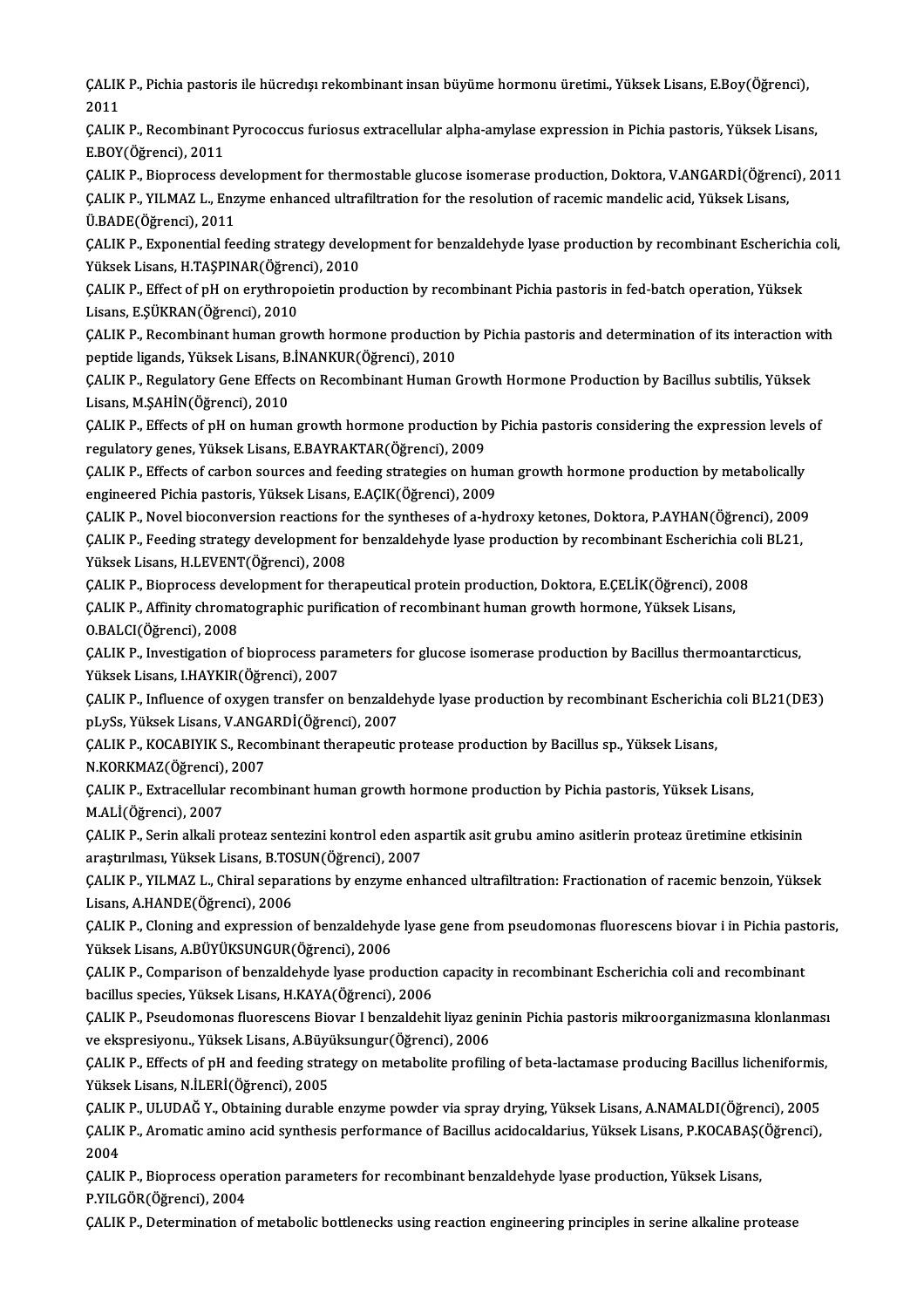production by recombinant Bacillus sp., Yüksek Lisans, İ.ECE(Öğrenci), 2004<br>CALIK P. Effecta of bioreaster operation parameters en intrasellular reastion

ÇALIK P., Effects of bioreactor operation parameters on intracellular reaction rate distribution in beta-lactamase production by recombinant Bacillus sp., Yüksek Lisans, İ.ECE(Öğrenci), 2004<br>ÇALIK P., Effects of bioreactor operation parameters on intracellular reactio<br>production by Bacillus species, Yüksek Lisans, M.ARİFOĞLU(Öğrenci),

production by Bacillus species, Yüksek Lisans, M.ARİFOĞLU(Öğrenci), 2004

ÇALIK P., Bacillus türleri ile beta-laktamaz üretimi için biyoproses tasarım parametrelerinin belirlenmesi, Yüksek Lisans,<br>E.Çelik(Öğrenci), 2003 ÇALIK P., Bacillus türleri ile beta-laktamaz üretimi için biyoproses tasarım parametrelerinin belirlenmesi, Yüksek Lisans,<br>E.Çelik(Öğrenci), 2003<br>ÇALIK P., Comparative analysis of product and by-product distributions in de

E.Çelik(Öğrenci), 2003<br>ÇALIK P., Comparative analysis of product and by-product distributions in defined and comple:<br>protease production by recombinant Bacillus subtilis, Yüksek Lisans, C.OKTAR(Öğrenci), 2003<br>CALIK P. Peke ÇALIK P., Comparative analysis of product and by-product distributions in defined and complex media in serine alkaline<br>protease production by recombinant Bacillus subtilis, Yüksek Lisans, C.OKTAR(Öğrenci), 2003<br>ÇALIK P., R

protease production by recombinant Bacillus subtilis, Yüksek Lisans, C.OKTAR(Öğrenci), 2003<br>ÇALIK P., Rekombinant Bacillus subtilis ile serin alkali proteaz üretimi sırasında tanımlanmış ve kompleks ortamlardaki<br>ürün ve ya ÇALIK P., Rekombinant Bacillus subtilis ile serin alkali proteaz üretimi sırasında tanımlanmış ve kompleks (<br>ürün ve yan - ürün dağılımlarının karşılaştırmalı analizi, Yüksek Lisans, C.Oktar(Öğrenci), 2003<br>ÇALIK P., Biopro

ürün ve yan - ürün dağılı<br>ÇALIK P., Bioprocess des<br>E.ÇELİK(Öğrenci), 2003<br>CALIK P. Eed bateb strat E CELIK(Öğrenci), 2003

ÇALIK P., Fed-batch strategy development for serine alkaline protease production, Yüksek Lisans, A.SİNEM(Öğrenci),<br>2003 ÇALIK P., Fed-batch strategy development for serine alkaline protease production, Yüksek Lisans, A.SİNEM(Öğrenci),<br>2003<br>ÇALIK P., Investigation of bioreactor operation conditions for serine alkaline protease production by

2003<br>ÇALIK P., Investigation of bioreactor operat<br>Yüksek Lisans, E.ÖZDEMİR(Öğrenci), 2003<br>CALIK P., Bakambinant pretess ünstiminde ÇALIK P., Investigation of bioreactor operation conditions for serine alkaline protease production by Bacillus subtilis,<br>Yüksek Lisans, E.ÖZDEMİR(Öğrenci), 2003<br>ÇALIK P., Rekombinant proteaz üretiminde biyoreaktör işletim

Yüksek Lisans, E.ÖZDEMİR(Öğrenci), 2003<br>ÇALIK P., Rekombinant proteaz üretiminde biyoreaktör işletim parametrelerinin hücreiçi tepkime hızlarına ve verime<br>etkisi, Yüksek Lisans, E.BİLİR(Öğrenci), 2002 ÇALIK P., Rekombinant proteaz üretiminde biyoreaktör işletim parametrelerinin hücreiçi tepkime hızlarına ve verime<br>etkisi, Yüksek Lisans, E.BİLİR(Öğrenci), 2002<br>ÇALIK P., Rekombinant bacillus türleri ile serin alkali prote

etkisi, Yüksek Lisans, E.BİLİR(Öğrenci), 2002<br>ÇALIK P., Rekombinant bacillus türleri ile serin alkali prote<br>araştırılması, Yüksek Lisans, N.PEHLİVAN(Öğrenci), 2001<br>CALIK P. Serin alkali protesz seni SubC basillus plasmidle ÇALIK P., Rekombinant bacillus türleri ile serin alkali proteaz üretimi için kompleks ortamda oksijen aktarımı etkilerinin<br>araştırılması, Yüksek Lisans, N.PEHLİVAN(Öğrenci), 2001<br>ÇALIK P., Serin alkali proteaz geni SubC ba

araştırılması, Yüksek Lisans, N.PEHLİVAN(Öğrenci), 2<br>ÇALIK P., Serin alkali proteaz geni SubC bacillus plasm<br>üretimi, Yüksek Lisans, N.KALENDER(Öğrenci), 2000

# ureumi, ruksek Lisans, N.KALENDEK(Ogrenci), 2000<br>SCI, SSCI ve AHCI İndekslerine Giren Dergilerde Yayınlanan Makaleler

- CI, SSCI ve AHCI İndekslerine Giren Dergilerde Yayınlanan Makalel<br>I. Hybrid-architectured promoter design to deregulate expression in yeast<br>Fraun B.C. CALIK B I. Hybrid-architectured promoter design to deregulate expression in yeast RECOMBINANT PROTEIN EXPRESSION: EUKARYOTIC HOSTS, cilt.660, ss.105-125, 2021 (SCI İndekslerine Giren<br>Dergi) Ergun B G , CALIK P RECOMBINANT PROTEIN EXPRESSION: EUKARYOTIC HOSTS, cilt.660, ss.105-125,<br>Dergi)<br>II. Hybrid-architectured promoter design to engineer expression in yeast<br>Fraun B.C. CALIV B.
- Dergi)<br><mark>Hybrid-architectur</mark><br>Ergun B. G. , ÇALIK P.<br>PECOMPINANT PROT Hybrid-architectured promoter design to engineer expression in yeast<br>Ergun B. G. , ÇALIK P.<br>RECOMBINANT PROTEIN EXPRESSION: EUKARYOTIC HOSTS, cilt.660, ss.81-104, 2021 (SCI İndekslerine Giren<br>Dergi) Ergun<br>RECOM<br>Dergi)<br>Ethene RECOMBINANT PROTEIN EXPRESSION: EUKARYOTIC HOSTS, cilt.660, ss.81-104, 2021 (SCI Indekslerine Giren<br>Dergi)<br>III. Ethanol fed-batch bioreactor operation to enhance therapeutic protein production in Pichia pastoris<br>under hybr
- Dergi)<br>Ethanol fed-batch bioreactor operation to er<br>under hybrid-architectured ADH2 promoter<br>Webbe O. Yaman O. U. Calik P Ethanol fed-batch bioreacto<br>under hybrid-architectured<br>Wehbe O., Yaman O.U. , Çalık P.<br>PIOCHEMICAL ENCINEEPINC I Wehbe O., Yaman O. U. , Çalık P.<br>BIOCHEMICAL ENGINEERING JOURNAL, cilt.164, 2020 (SCI İndekslerine Giren Dergi)

- IV. Hybrid-architectured double-promoter expression systems enhance and upregulate-deregulated BIOCHEMICAL ENGINEERING JOURNAL, cilt.164, 2020 (SCI İndeksl<br>Hybrid-architectured double-promoter expression system:<br>gene expressions inPichia pastorisin methanol-free media<br>Domir L.CALIK P. Hybrid-architec<br>gene expressior<br>Demir I., ÇALIK P.<br>APPLIED MICROP gene expressions inPichia pastorisin methanol-free media<br>Demir I., ÇALIK P.<br>APPLIED MICROBIOLOGY AND BIOTECHNOLOGY, cilt.104, sa.19, ss.8381-8397, 2020 (SCI İndekslerine Giren<br>Persi) Demir<br>APPLIE<br>Dergi)<br>Transe APPLIED MICROBIOLOGY AND BIOTECHNOLOGY, cilt.104, sa.19, ss.8381-8397, 2020<br>Dergi)<br>V. Transcriptional regulatory proteins in central carbon metabolism ofPichia<br>nastarisandSassharemyses serevisies
- Dergi)<br>Transcriptional regulatory proteins in<br>pastorisandSaccharomyces cerevisiae<br>Kelender O. CALIK P Transcriptional reg<br>pastorisandSaccha<br>Kalender O., ÇALIK P.<br>APPLED MICROPIOL APPLIED MICROBIOLOGY AND BIOTECHNOLOGY, cilt.104, sa.17, ss.7273-7311, 2020 (SCI İndekslerine Giren<br>Dergi) Kalender O., ÇALIK P.
- APPLIED MICROBIOLOGY AND BIOTECHNOLOGY, cilt.104, sa.17, ss.7273-7311, 2020 (SCI Indekslerine Giren<br>Dergi)<br>VI. Engineered Deregulation of Expression in Yeast with Designed Hybrid-Promoter Architectures in<br>Coordination with Dergi)<br>Engineered Deregulation of Expression in Yeast with Designed Hybric<br>Coordination with Discovered Master Regulator Transcription Factor<br>Fraun B.C., Demin L.Ozdamen.T.H., Cassar B. Mattanevish D. Cabl: B. Engineered Deregulation of Expression in Yeast with Designed<br>Coordination with Discovered Master Regulator Transcription<br>Ergun B.G., Demir I., Ozdamar T. H., Gasser B., Mattanovich D., Çalık P.<br>ADVANCED BIOSVSTEMS silt 4, Coordination with Discovered Master Regulator Transcription Factor<br>Ergun B. G. , Demir I., Ozdamar T. H. , Gasser B., Mattanovich D., Çalık P.<br>ADVANCED BIOSYSTEMS, cilt.4, 2020 (SCI İndekslerine Giren Dergi)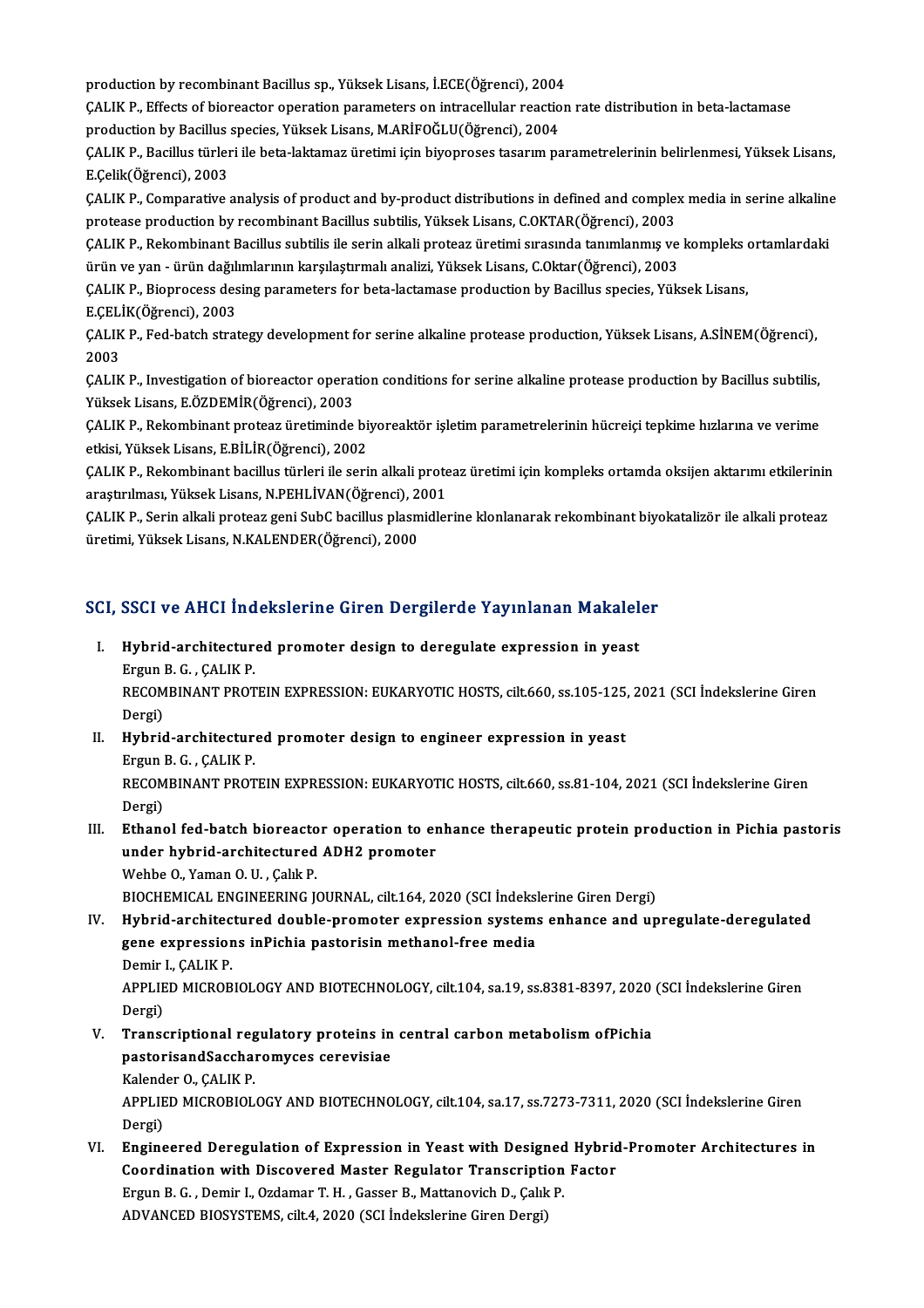VII. Engineering of alcohol dehydrogenase 2 hybrid-promoter architectures in Pichia pastoris to<br>enhange recombinant protein evangesian en ethanol Engineering of alcohol dehydrogenase 2 hybrid-prom<br>enhance recombinant protein expression on ethanol enhance recombinant protein expression on ethanol<br>Ergun B. G., Gasser B., Mattanovich D., Calik P. enhance recombinant protein expression on ethanol<br>Ergun B. G. , Gasser B., Mattanovich D., Calik P.<br>BIOTECHNOLOGY AND BIOENGINEERING, cilt.116, sa.10, ss.2674-2686, 2019 (SCI İndekslerine Giren Dergi)<br>A single Cel4, like t Ergun B. G., Gasser B., Mattanovich D., Calik P.<br>BIOTECHNOLOGY AND BIOENGINEERING, cilt.116, sa.10, ss.2674-2686, 2019 (SCI Indekslerine Giren I<br>VIII. A single Gal4-like transcription factor activates the Crabtree effect i BIOTECHNOLOGY AND BIOENGINEERING, cilt.116, sa.10, ss.2674-2686, 2019 (SCI İndekslerine Giren<br>A single Gal4-like transcription factor activates the Crabtree effect in Komagataella phaff<br>Ata O., Rebnegger C., Tatto N. E. , A single Gal4-like transcription factor activates the Crabtree eff<br>Ata 0., Rebnegger C., Tatto N. E. , Valli M., Mairinger T., Hann S., Steiger M<br>NATURE COMMUNICATIONS, cilt.9, 2018 (SCI İndekslerine Giren Dergi)<br>Hybrid fo Ata O., Rebnegger C., Tatto N. E. , Valli M., Mairinger T., Hann S., Steiger M. G. , ÇALIK P., Mattanovich D.<br>NATURE COMMUNICATIONS, cilt.9, 2018 (SCI İndekslerine Giren Dergi)<br>IX. Hybrid fed-batch bioreactor operation des NATURE COMMUNICATIONS, cilt.9, 2018 (SCI Indekslerine Giren Dergi) Hybrid fed-batch bioreactor operation design<br>protein production in high-cell-density ferme:<br>ÇALIK P., Hoxha B., ÇALIK GARCİA G., Ozdamar T. H.<br>JOUPMAL OF CHEMICAL TECHNOLOCY AND PIOTEC JOURNAL OF CHEMICAL TECHNOLOGY AND BIOTECHNOLOGY, cilt.93, sa.11, ss.3326-3335, 2018 (SCI İndekslerine<br>Giren Dergi) CALIK P., Hox<br>JOURNAL OF<br>Giren Dergi)<br>Naturally of X. Naturally occurring novel promoters around pyruvate branch-point for recombinant protein Giren Dergi)<br>Naturally occurring novel promoters around pyruvate branch-point for recombinant protein<br>production in Pichia pastoris (Komagataella phaffii): Pyruvate decarboxylase- and pyruvate kinase-<br>promotore Naturally o<br>production<br>promoters<br>Massabi A. G **production in Pich<br>promoters<br>Massahi A., ÇALIK P.<br>PIOCUEMICAL ENCE** promoters<br>Massahi A., ÇALIK P.<br>BIOCHEMICAL ENGINEERING JOURNAL, cilt.138, ss.111-120, 2018 (SCI İndekslerine Giren Dergi) XI. Naturally occurring novel promoters for recombinant protein production around pyruvate branch-**BIOCHEMICAL ENGINEERI<br>Naturally occurring nov<br>point in Pichia pastoris<br>CALIV P. Messabi A Naturally occurrin<br>point in Pichia pas<br>CALIK P., Massahi A.<br>NEW PIOTECUNOLO** ÇALIK P., Massahi A.<br>NEW BIOTECHNOLOGY, cilt.44, 2018 (SCI İndekslerine Giren Dergi) XII. Analyses of extracellular protein production in Bacillus subtilis - II: Responses of reaction network to oxygen transfer at transcriptional level KOCABAŞ P., ÇALIK GARCİA G., ÇALIK P., Ozdamar T. H. to oxygen transfer at transcriptional level<br>KOCABAŞ P., ÇALIK GARCİA G., ÇALIK P., Ozdamar T. H.<br>BIOCHEMICAL ENGINEERING JOURNAL, cilt.127, ss.242-261, 2017 (SCI İndekslerine Giren Dergi)<br>Analysas of aytrasallular protain KOCABAŞ P., ÇALIK GARCİA G., ÇALIK P., Ozdamar T. H.<br>BIOCHEMICAL ENGINEERING JOURNAL, cilt.127, ss.242-261, 2017 (SCI İndekslerine Giren Dergi)<br>XIII. Analyses of extracellular protein production in Bacillus subtilis - I: G BIOCHEMICAL ENGINEERING JOURNAL, cilt.127, ss.242-261, 2017 (SC<br>Analyses of extracellular protein production in Bacillus subtil<br>reconstruction based on updated gene-enzyme-reaction data<br>rocaras r. cal IV R. cal IV Carcia c Analyses of extracellular protein production in I<br>reconstruction based on updated gene-enzyme-r<br>KOCABAŞ P., ÇALIK P., ÇALIK GARCİA G., Ozdamar T. H.<br>PIOCHEMICAL ENCINEEPINC JOUPNAL gilt 127, 28,229 reconstruction based on updated gene-enzyme-reaction data<br>KOCABAŞ P., ÇALIK P., ÇALIK GARCİA G., Ozdamar T. H.<br>BIOCHEMICAL ENGINEERING JOURNAL, cilt.127, ss.229-241, 2017 (SCI İndekslerine Giren Dergi)<br>Beet melasses based KOCABAŞ P., ÇALIK P., ÇALIK GARCİA G., Ozdamar T. H.<br>BIOCHEMICAL ENGINEERING JOURNAL, cilt.127, ss.229-241, 2017 (SCI İndekslerine Giren Dergi)<br>XIV. Beet molasses-based feeding strategy enhances recombinant thermostable gl BIOCHEMICAL ENGINEERING JOURNAL, cilt.127, s<br>Beet molasses-based feeding strategy enhal<br>production by Escherichia coli BL21 (DE3)<br><sup>Vaman S.</sup> SALIK B **Beet molasses-band**<br>**production by Es<br>Yaman S., ÇALIK P.<br>PLOTECUNOL OCY 4** production by Escherichia coli BL21 (DE3)<br>Yaman S., ÇALIK P.<br>BIOTECHNOLOGY AND APPLIED BIOCHEMISTRY, cilt.64, sa.6, ss.944-954, 2017 (SCI İndekslerine Giren Dergi)<br>Dauble premeter evryeseian systems for resembinant pretain Yaman S., ÇALIK P.<br>BIOTECHNOLOGY AND APPLIED BIOCHEMISTRY, cilt.64, sa.6, ss.944-954, 2017 (SCI İndekslerine Gir<br>XV. Double promoter expression systems for recombinant protein production by industrial<br>microorganisme. BIOTECHNOLOGY<br>Double promote<br>microorganisms<br>Orturk S. Ergun B. XV. Double promoter expression systems for recombinant protein production by industrial microorganisms APPLIED MICROBIOLOGY AND BIOTECHNOLOGY, cilt.101, sa.20, ss.7459-7475, 2017 (SCI İndekslerine Giren<br>Dergi) Ozturk S., Ergun B. G., CALIK P. APPLIED MICROBIOLOGY AND BIOTECHNOLOGY, cilt.101, sa.20, ss.7459-7475, 2017 (SCI İndekslerine Gire<br>Dergi)<br>XVI. Transcriptional engineering of the glyceraldehyde-3-phosphate dehydrogenase promoter for<br>improved betarelageus Dergi)<br>Transcriptional engineering of the glyceraldehyde-3-phospha<br>improved heterologous protein production in Pichia pastoris<br>Ata O. Prielhofer B. Casser B. Mattanevich D. CALIK P. improved heterologous protein production in Pichia pastoris<br>Ata O., Prielhofer R., Gasser B., Mattanovich D., ÇALIK P. BIOTECHNOLOGY AND BIOENGINEERING, cilt.114, sa.10, ss.2319-2327, 2017 (SCI İndekslerine Giren Dergi) Ata 0., Prielhofer R., Gasser B., Mattanovich D., ÇALIK P.<br>BIOTECHNOLOGY AND BIOENGINEERING, cilt.114, sa.10, ss.2319-2327, 2017 (SCI İndekslerine Giren Dergi)<br>XVII. Endogenous signal peptides in recombinant protein produc BIOTECHNOLOGY AND BIOE<br>Endogenous signal peption<br>analysis to fermentation<br>Massabi A. CALIV B Endogenous signa<br>analysis to fermen<br>Massahi A., ÇALIK P.<br>JOUPNAL OF THEOP analysis to fermentation<br>Massahi A., ÇALIK P.<br>JOURNAL OF THEORETICAL BIOLOGY, cilt.408, ss.22-33, 2016 (SCI İndekslerine Giren Dergi)<br>Peremetris sentinuous feed streem design to fine tune fed beteb bioreaster perfe Massahi A., ÇALIK P.<br>JOURNAL OF THEORETICAL BIOLOGY, cilt.408, ss.22-33, 2016 (SCI İndekslerine Giren Dergi)<br>XVIII. Parametric continuous feed stream design to fine-tune fed-batch bioreactor performance: JOURNAL OF THEORETICAL BIOLOGY, cilt.408, ss.22-33, 2016 (SCI İndekslerin<br>Parametric continuous feed stream design to fine-tune fed-batch bio<br>recombinant human growth hormone production in Bacillus subtilis<br>CALIK CARCIA C. recombinant human growth hormone production in Bacillus subtilis JOURNAL OF CHEMICAL TECHNOLOGY AND BIOTECHNOLOGY, cilt.91, sa.11, ss.2740-2750, 2016 (SCI İndekslerine<br>Giren Dergi) CALIK GARCIA G., KOCABAŞ P., Afsar H., ÇALIK P., Ozdamar T. H.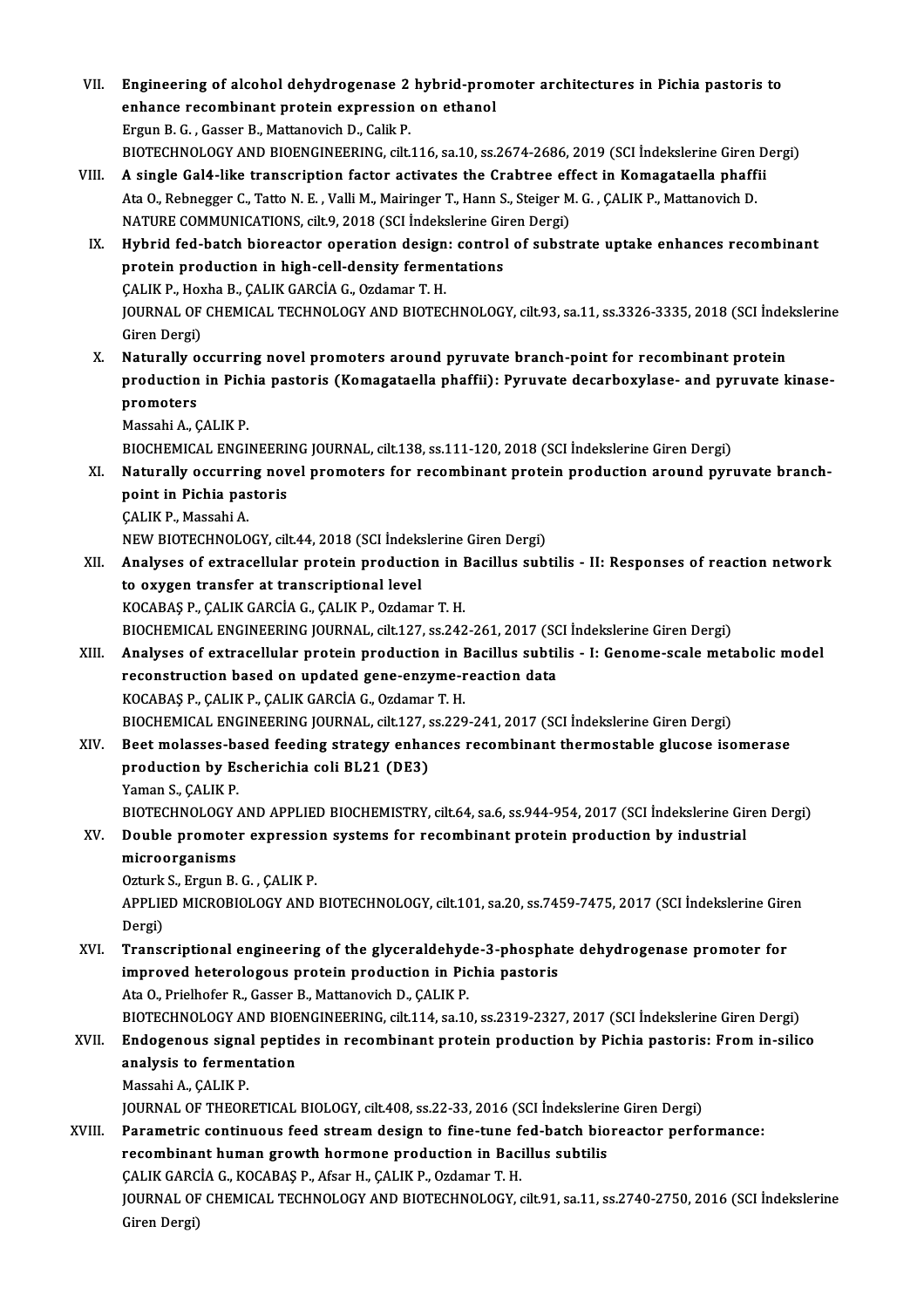| XIX.    | Oxygen transfer as a tool for fine-tuning recombinant protein production by Pichia pastoris under<br>glyceraldehyde-3-phosphate dehydrogenase promoter<br>Gunes H., ÇALIK P.                |
|---------|---------------------------------------------------------------------------------------------------------------------------------------------------------------------------------------------|
| XX.     | BIOPROCESS AND BIOSYSTEMS ENGINEERING, cilt.39, sa.7, ss.1061-1072, 2016 (SCI Indekslerine Giren Dergi)<br>Fed-Batch Biomolecule Production by Bacillus subtilis: A State of the Art Review |
|         | Ozturk S., ÇALIK P., Ozdamar T. H.<br>TRENDS IN BIOTECHNOLOGY, cilt.34, sa.4, ss.329-345, 2016 (SCI Indekslerine Giren Dergi)                                                               |
| XXI.    | Methanol feeding strategy design enhances recombinant human growth hormone production by<br>Pichia pastoris                                                                                 |
|         | Gunes H., BOY E., Ata O., Zerze G. H., ÇALIK P., Ozdamar T. H.                                                                                                                              |
|         | JOURNAL OF CHEMICAL TECHNOLOGY AND BIOTECHNOLOGY, cilt.91, sa.3, ss.664-671, 2016 (SCI İndekslerine                                                                                         |
| XXII.   | Giren Dergi)<br>Lignocellulose degrading extremozymes produced by Pichia pastoris: current status and future                                                                                |
|         | prospects                                                                                                                                                                                   |
|         | Ergun B G , CALIK P                                                                                                                                                                         |
|         | BIOPROCESS AND BIOSYSTEMS ENGINEERING, cilt.39, sa.1, ss.1-36, 2016 (SCI İndekslerine Giren Dergi)                                                                                          |
| XXIII.  | Feeding strategy design for recombinant human growth hormone production by Bacillus subtilis<br>Sahin B., Ozturk S., ÇALIK P., Ozdamar T. H.                                                |
|         | BIOPROCESS AND BIOSYSTEMS ENGINEERING, cilt.38, sa.10, ss.1855-1865, 2015 (SCI Indekslerine Giren Dergi)                                                                                    |
| XXIV.   | Recombinant protein production by sucrose-utilizing Escherichia coli W: untreated beet molasses-                                                                                            |
|         | based feeding strategy development                                                                                                                                                          |
|         | Akdag B., ÇALIK P.<br>JOURNAL OF CHEMICAL TECHNOLOGY AND BIOTECHNOLOGY, cilt.90, sa.6, ss.1070-1076, 2015 (SCI İndekslerine                                                                 |
|         | Giren Dergi)                                                                                                                                                                                |
| XXV.    | Codon optimization of xylA gene for recombinant glucose isomerase production in Pichia pastoris                                                                                             |
|         | and fed-batch feeding strategies to fine-tune bioreactor performance                                                                                                                        |
|         | Ata O., BOY E., Gunes H., CALIK P.                                                                                                                                                          |
|         | BIOPROCESS AND BIOSYSTEMS ENGINEERING, cilt.38, sa.5, ss.889-903, 2015 (SCI Indekslerine Giren Dergi)                                                                                       |
| XXVI.   | Recombinant protein production in Pichia pastoris under glyceraldehyde-3-phosphate                                                                                                          |
|         | dehydrogenase promoter: From carbon source metabolism to bioreactor operation parameters                                                                                                    |
|         | CALIK P., Ata O., Gunes H., Massahi A., BOY E., KESKİN A., Ozturk S., Zerze G. H., Ozdamar T. H.                                                                                            |
|         | BIOCHEMICAL ENGINEERING JOURNAL, cilt.95, ss.20-36, 2015 (SCI Indekslerine Giren Dergi)                                                                                                     |
| XXVII.  | In-silico determination of Pichia pastoris signal peptides for extracellular recombinant protein<br>production                                                                              |
|         | Massahi A., ÇALIK P.                                                                                                                                                                        |
|         | JOURNAL OF THEORETICAL BIOLOGY, cilt.364, ss.179-188, 2015 (SCI İndekslerine Giren Dergi)                                                                                                   |
| XXVIII. | Metabolic reaction network of Pichia pastoris with glycosylation reactions: Flux analysis for                                                                                               |
|         | erythropoietin production                                                                                                                                                                   |
|         | Eskitoros M. S., Ata O., ÇALIK P.                                                                                                                                                           |
|         | JOURNAL OF CHEMICAL TECHNOLOGY AND BIOTECHNOLOGY, cilt.89, sa.11, ss.1675-1685, 2014 (SCI İndekslerine                                                                                      |
|         | Giren Dergi)                                                                                                                                                                                |
| XXIX.   | Co-substrate mannitol feeding strategy design in semi-batch production of recombinant human                                                                                                 |
|         | erythropoietin production by Pichia pastoris                                                                                                                                                |
|         | Eskitoros M. S., CALIK P.                                                                                                                                                                   |
|         | JOURNAL OF CHEMICAL TECHNOLOGY AND BIOTECHNOLOGY, cilt.89, sa.5, ss.644-651, 2014 (SCI İndekslerine<br>Giren Dergi)                                                                         |
| XXX.    | Effect of co-substrate sorbitol different feeding strategies on human growth hormone production by                                                                                          |
|         | recombinant Pichia pastoris                                                                                                                                                                 |
|         | ÇALIK P., Bozkurt B., Zerze G. H., Inankur B., Bayraktar E., BOY E., Orman M. A., Acik E., Ozdamar T. H.                                                                                    |
|         | JOURNAL OF CHEMICAL TECHNOLOGY AND BIOTECHNOLOGY, cilt.88, sa.9, ss.1631-1640, 2013 (SCI İndekslerine                                                                                       |
|         | Giren Dergi)                                                                                                                                                                                |
|         |                                                                                                                                                                                             |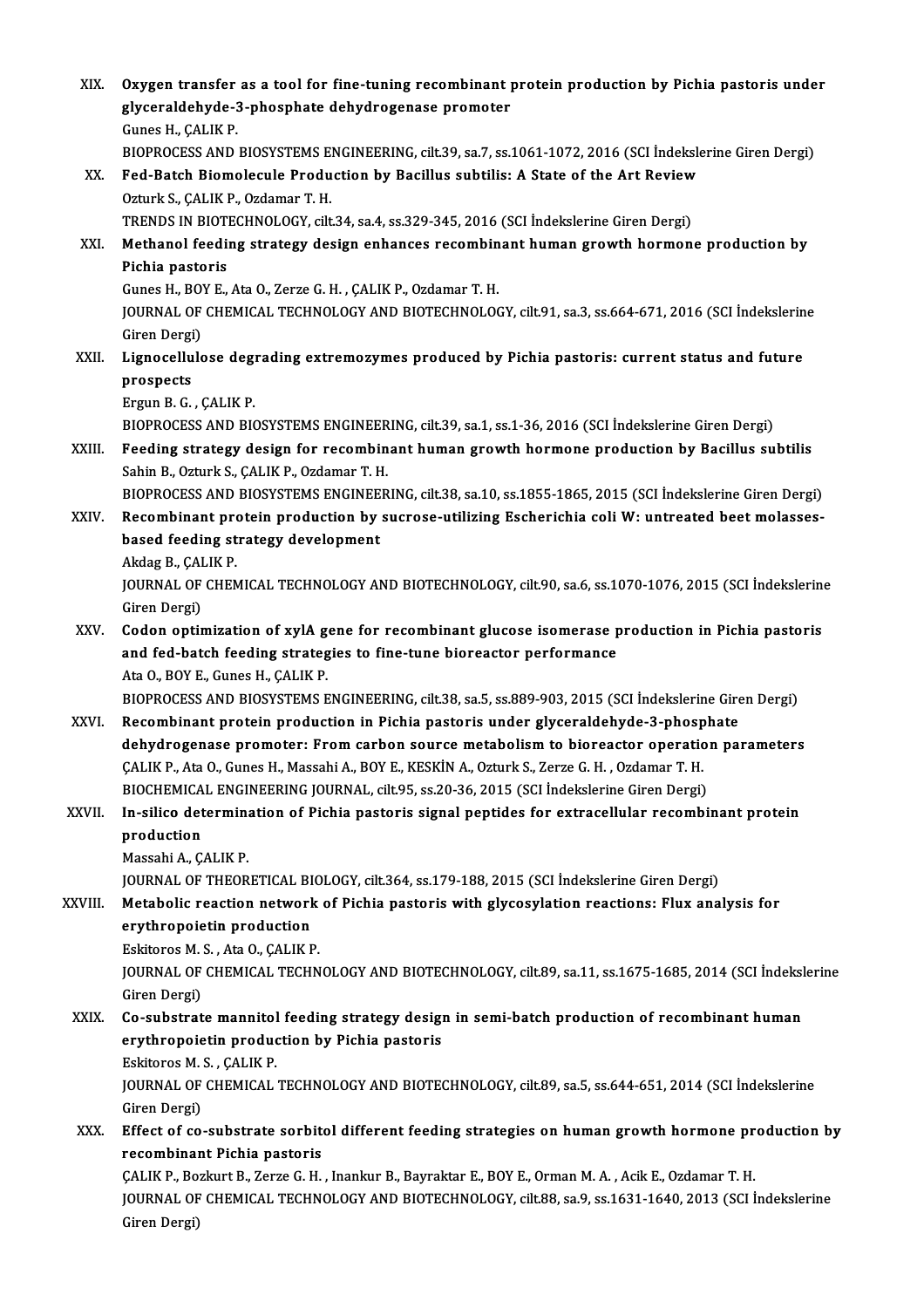| XXXI.         | Beet molasses based exponential feeding strategy for thermostable glucose isomerase production by<br>recombinant Escherichia coli BL21 (DE3)<br>Angardi V., ÇALIK P      |
|---------------|--------------------------------------------------------------------------------------------------------------------------------------------------------------------------|
|               | JOURNAL OF CHEMICAL TECHNOLOGY AND BIOTECHNOLOGY, cilt.88, sa.5, ss.845-852, 2013 (SCI İndekslerine                                                                      |
| XXXII.        | Giren Dergi)<br>Recombinant transglutaminase production by metabolically engineered pichia pastoris                                                                      |
|               | Gunduz B., Yilmaz R., ÇALIK P.<br>NEW BIOTECHNOLOGY, cilt.29, 2012 (SCI İndekslerine Giren Dergi)                                                                        |
| XXXIII.       | Strategy development for therapeutic protein production by Pichia pastoris: human growth                                                                                 |
|               | hormone                                                                                                                                                                  |
|               | Bozkurt B, CALIK P                                                                                                                                                       |
|               | NEW BIOTECHNOLOGY, cilt.29, 2012 (SCI İndekslerine Giren Dergi)                                                                                                          |
| XXXIV.        | Production of recombinant proteins by yeast cells                                                                                                                        |
|               | Celik E., ÇALIK P.                                                                                                                                                       |
|               | BIOTECHNOLOGY ADVANCES, cilt.30, sa.5, ss.1108-1118, 2012 (SCI Indekslerine Giren Dergi)                                                                                 |
| <b>XXXV</b>   | A rapid method for detection of genetically modified organisms based on magnetic separation and<br>surface-enhanced Raman scattering                                     |
|               | GÜVEN B., BOYACI İ.H., TAMER U., ÇALIK P.                                                                                                                                |
|               | ANALYST, cilt.137, sa.1, ss.202-208, 2012 (SCI Indekslerine Giren Dergi)                                                                                                 |
| XXXVI.        | Enhanced recombinant human erythropoietin production by Pichia pastoris in methanol fed-                                                                                 |
|               | batch/sorbitol batch fermentation through pH optimization                                                                                                                |
|               | Soyaslan E.S., ÇALIK P.                                                                                                                                                  |
|               | BIOCHEMICAL ENGINEERING JOURNAL, cilt.55, sa.1, ss.59-65, 2011 (SCI İndekslerine Giren Dergi)                                                                            |
| <b>XXXVII</b> | Dynamic flux balance analysis for pharmaceutical protein production by Pichia pastoris: Human                                                                            |
|               | growth hormone                                                                                                                                                           |
|               | CALIK P., Sahin M., Taspinar H., Soyaslan E. S., Inankur B.<br>ENZYME AND MICROBIAL TECHNOLOGY, cilt.48, sa.3, ss.209-216, 2011 (SCI İndekslerine Giren Dergi)           |
| XXXVIII.      | Influence of pH on recombinant human growth hormone production by Pichia pastoris                                                                                        |
|               | CALIK P., Bayraktar E., Inankur B., Soyaslan E. S., Sahin M., Taspinar H., Acik E., Yilmaz R., Ozdamar T. H.                                                             |
|               | JOURNAL OF CHEMICAL TECHNOLOGY AND BIOTECHNOLOGY, cilt.85, sa.12, ss.1628-1635, 2010 (SCI İndekslerine                                                                   |
|               | Giren Dergi)                                                                                                                                                             |
| <b>XXXIX</b>  | Metabolic Flux Analysis for Recombinant Protein Production by Pichia pastoris Using Dual Carbon                                                                          |
|               | <b>Sources: Effects of Methanol Feeding Rate</b>                                                                                                                         |
|               | Celik E., ÇALIK P., Oliver S. G.                                                                                                                                         |
|               | BIOTECHNOLOGY AND BIOENGINEERING, cilt.105, sa.2, ss.317-329, 2010 (SCI Indekslerine Giren Dergi)                                                                        |
| XL.           | Fermentation and oxygen transfer characteristics in recombinant human growth hormone<br>production by Pichia pastoris in sorbitol batch and methanol fed-batch operation |
|               | ÇALIK P., Inankur B., Soyaslan E. S., Sahin M., Taspinar H., Acik E., Bayraktar E.                                                                                       |
|               | JOURNAL OF CHEMICAL TECHNOLOGY AND BIOTECHNOLOGY, cilt.85, sa.2, ss.226-233, 2010 (SCI İndekslerine                                                                      |
|               | Giren Dergi)                                                                                                                                                             |
| XLI.          | Human growth hormone-specific aptamer identification using improved oligonucleotide ligand                                                                               |
|               | evolution method                                                                                                                                                         |
|               | ÇALIK P., Balci O., Ozdamar T. H.                                                                                                                                        |
|               | PROTEIN EXPRESSION AND PURIFICATION, cilt.69, sa.1, ss.21-28, 2010 (SCI İndekslerine Giren Dergi)                                                                        |
| XLII.         | Bioreaction network flux analysis for human protein producing Bacillus subtilis based on genome-                                                                         |
|               | scale model<br>ÖZDAMAR H. T., Senturk B., YILMAZ O., KOCABAŞ P., Calik G., ÇALIK P.                                                                                      |
|               | CHEMICAL ENGINEERING SCIENCE, cilt.65, sa.1, ss.574-580, 2010 (SCI Indekslerine Giren Dergi)                                                                             |
| XLIII.        | A structured kinetic model for recombinant protein production by Mut(+) strain of Pichia pastoris                                                                        |
|               | Celik E., ÇALIK P., Oliver S. G.                                                                                                                                         |
|               | CHEMICAL ENGINEERING SCIENCE, cilt.64, sa.23, ss.5028-5035, 2009 (SCI İndekslerine Giren Dergi)                                                                          |
|               |                                                                                                                                                                          |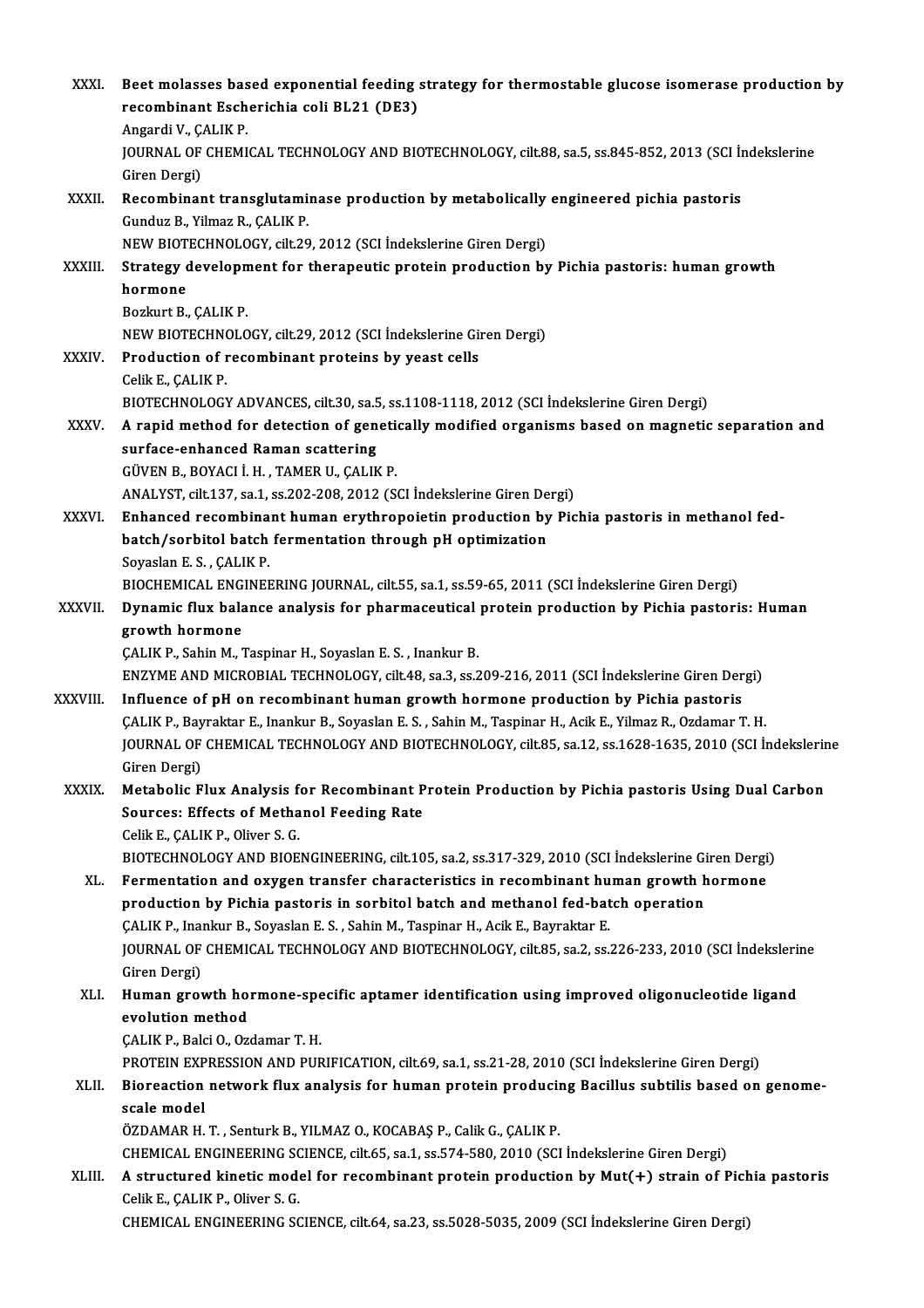| XLIV.   | Effects of pulse feeding of beet molasses on recombinant benzaldehyde lyase production by              |
|---------|--------------------------------------------------------------------------------------------------------|
|         | Escherichia coli BL21(DE3)                                                                             |
|         | <b>CALIK P., Levent H.</b>                                                                             |
|         | APPLIED MICROBIOLOGY AND BIOTECHNOLOGY, cilt.85, sa.1, ss.65-73, 2009 (SCI İndekslerine Giren Dergi)   |
| XLV.    | Effects of pretreated beet molasses on benzaldehyde lyase production by recombinant Escherichia        |
|         | coli BL21(DE3)pLySs                                                                                    |
|         | <b>ÇALIK P</b> , Levent H                                                                              |
|         | JOURNAL OF APPLIED MICROBIOLOGY, cilt.107, sa.5, ss.1536-1541, 2009 (SCI İndekslerine Giren Dergi)     |
| XLVI.   | Regulatory effects of oxygen transfer on overexpression of recombinant benzaldehyde lyase              |
|         | production by Escherichia coli BL21 (DE3)                                                              |
|         | Kaya-Çeliker H., Angardi V., ÇALIK P.                                                                  |
|         | Biotechnology Journal, cilt.4, sa.7, ss.1066-1076, 2009 (SCI Expanded İndekslerine Giren Dergi)        |
| XLVII.  | <b>Biotech in Turkey</b>                                                                               |
|         | GEÇKİL H., ÇALIK P.                                                                                    |
|         | Biotechnology Journal, cilt.4, sa.7, ss.951, 2009 (SCI Expanded Indekslerine Giren Dergi)              |
| XLVIII. | Microarray studies in Bacillus subtilis                                                                |
|         | Kocabaş P., ÇALIK P., Çalik G., Özdamar T. H.                                                          |
|         | Biotechnology Journal, cilt.4, sa.7, ss.1012-1027, 2009 (SCI Expanded Indekslerine Giren Dergi)        |
| XLIX.   | Effects of carbon sources and feeding strategies on human growth hormone production by                 |
|         | metabolically engineered Pichia pastoris                                                               |
|         | Acik E., ÇALIK P., Ozdamar T.                                                                          |
|         | NEW BIOTECHNOLOGY, cilt.25, 2009 (SCI İndekslerine Giren Dergi)                                        |
| L.      | Recombinant protein production by Mut(+) strain of Pichia pastoris using dual carbon sources:          |
|         | methanol and sorbitol                                                                                  |
|         | ÇALIK P., ÖNAL ÇELİK E., Oliver S. G.                                                                  |
|         | NEW BIOTECHNOLOGY, cilt.25, 2009 (SCI İndekslerine Giren Dergi)                                        |
| LI.     | Fed-batch methanol feeding strategy for recombinant protein production by Pichia pastoris in the       |
|         | presence of co-substrate sorbitol                                                                      |
|         | Celik E. CALIK P. Oliver S. G.                                                                         |
|         | YEAST, cilt.26, sa.9, ss.473-484, 2009 (SCI Indekslerine Giren Dergi)                                  |
| LII.    | Effects of methanol plus sorbitol on recombinant human growth hormone production by Pichia             |
|         | pastoris Mut<br>Bayraktar E., ÇALIK P., Yilmaz R., Ozdamar T.                                          |
|         | NEW BIOTECHNOLOGY, cilt.25, 2009 (SCI Indekslerine Giren Dergi)                                        |
| LIII.   | The influence of carbon sources on recombinant-human-growth-hormone production by Pichia               |
|         | pastoris is dependent on phenotype: a comparison of Mut(s) and Mut(+) strains                          |
|         | Orman M. A., ÇALIK P., Ozdamar T. H.                                                                   |
|         | BIOTECHNOLOGY AND APPLIED BIOCHEMISTRY, cilt.52, ss.245-255, 2009 (SCI İndekslerine Giren Dergi)       |
| LIV.    | Glucose isomerase production on a xylan-based medium by Bacillus thermoantarcticus                     |
|         | ÇALIK P., Angardi V., Haykir N. I., BOYACI İ. H.                                                       |
|         | BIOCHEMICAL ENGINEERING JOURNAL, cilt.43, sa.1, ss.8-15, 2009 (SCI İndekslerine Giren Dergi)           |
| LV.     | Expression System for Recombinant Human Growth Hormone Production from Bacillus subtilis               |
|         | ÖZDAMAR H. T., Sentuerk B., Yilmaz O. D., Calik G., Celik E., CALIK P.                                 |
|         | BIOTECHNOLOGY PROGRESS, cilt.25, sa.1, ss.75-84, 2009 (SCI İndekslerine Giren Dergi)                   |
| LVI.    | Development of enhanced ultrafiltration methodologies for the resolution of racemic benzoin            |
|         | Olceroglu A. H., ÇALIK P., YILMAZ L.                                                                   |
|         | JOURNAL OF MEMBRANE SCIENCE, cilt.322, sa.2, ss.446-452, 2008 (SCI Indekslerine Giren Dergi)           |
| LVII.   | Use of biodiesel byproduct crude glycerol as the carbon source for fermentation processes by           |
|         | recombinant Pichia pastoris                                                                            |
|         | Celik E., Ozbay N., OKTAR N., ÇALIK P.                                                                 |
|         | INDUSTRIAL & ENGINEERING CHEMISTRY RESEARCH, cilt.47, sa.9, ss.2985-2990, 2008 (SCI İndekslerine Giren |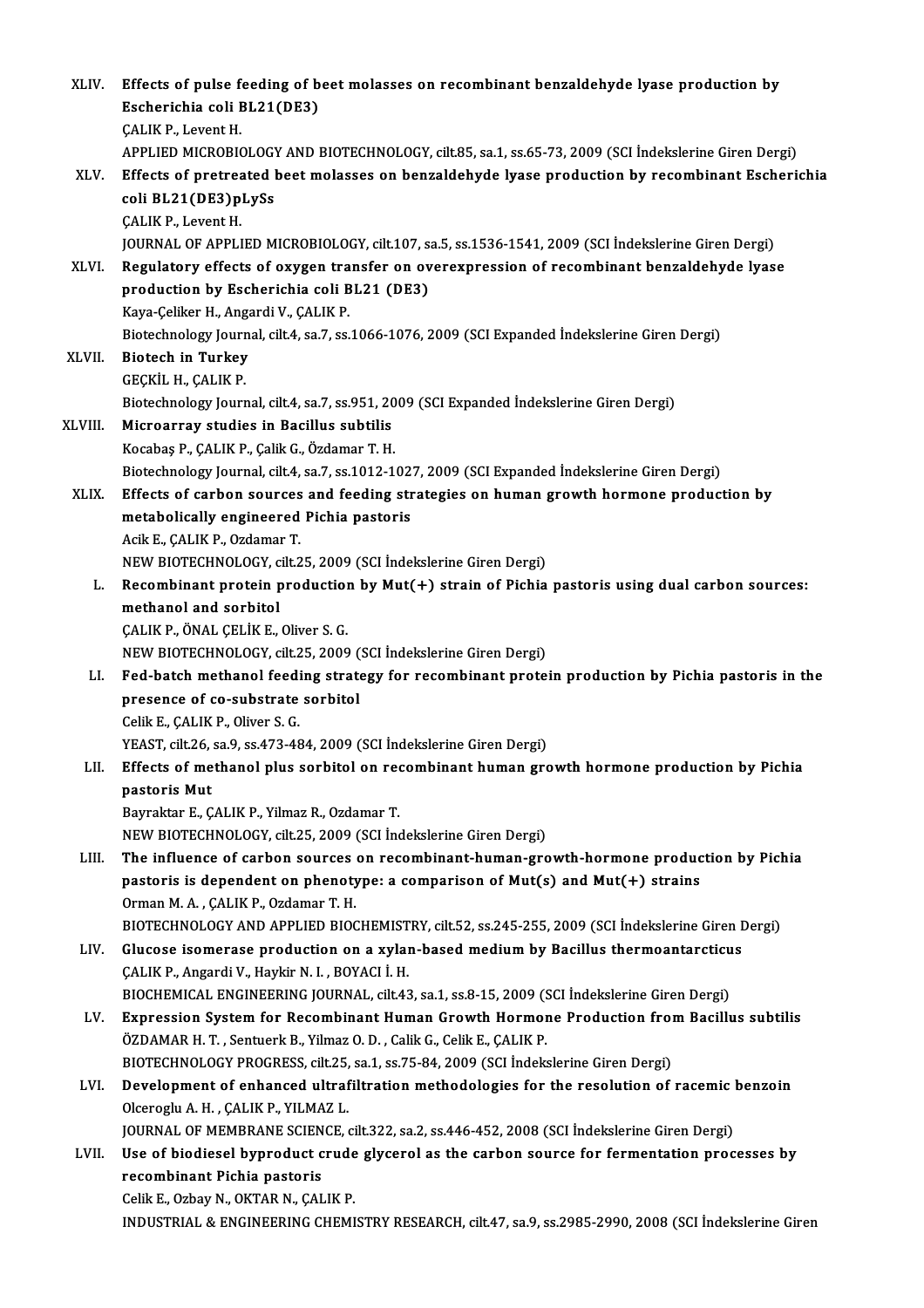|         | Dergi)                                                                                                                                                                                           |
|---------|--------------------------------------------------------------------------------------------------------------------------------------------------------------------------------------------------|
| LVIII.  | Expression system for synthesis and purification of recombinant human growth hormone in Pichia                                                                                                   |
|         | pastoris and structural analysis by MALDI-ToF mass spectrometry                                                                                                                                  |
|         | ÇALIK P., Orman M. A., Celik E., Halloran S. M., Calik G., Ozdamar T. H.<br>BIOTECHNOLOGY PROGRESS, cilt.24, sa.1, ss.221-226, 2008 (SCI İndekslerine Giren Dergi)                               |
| LIX.    | Production of recombinant human erythropoietin from Pichia pastoris and its structural analysis                                                                                                  |
|         | Celik E., Calik P., Halloran S. M., Oliver S. G.                                                                                                                                                 |
|         | JOURNAL OF APPLIED MICROBIOLOGY, cilt.103, sa.6, ss.2084-2094, 2007 (SCI İndekslerine Giren Dergi)                                                                                               |
| LX.     | PH influences intracellular reaction network of beta-lactamase producing Bacillus licheniformis                                                                                                  |
|         | Calik P., Ileri N.                                                                                                                                                                               |
|         | CHEMICAL ENGINEERING SCIENCE, cilt.62, ss.5206-5211, 2007 (SCI Indekslerine Giren Dergi)                                                                                                         |
| LXI.    | Phosphate enrichment and fed-batch operation for prolonged beta-lactamase production by Bacillus                                                                                                 |
|         | licheniformis                                                                                                                                                                                    |
|         | Ileri N., Calik P., Sengul A.                                                                                                                                                                    |
|         | JOURNAL OF APPLIED MICROBIOLOGY, cilt.102, sa.5, ss.1418-1426, 2007 (SCI İndekslerine Giren Dergi)                                                                                               |
| LXII.   | Chiral separation of racemic benzoin via enzyme enhanced ultrafiltration                                                                                                                         |
|         | Olceroglu A. H., Calik P., Yilmaz L.                                                                                                                                                             |
|         | DESALINATION, cilt.200, ss.464-465, 2006 (SCI İndekslerine Giren Dergi)                                                                                                                          |
| LXIII.  | Fermentation characteristics of L-tryptophan production by thermoacidophilic Bacillus                                                                                                            |
|         | acidocaldarius in a defined medium                                                                                                                                                               |
|         | Kocabas P., Calik P., Ozdamar T. H.                                                                                                                                                              |
| LXIV.   | ENZYME AND MICROBIAL TECHNOLOGY, cilt.39, sa.5, ss.1077-1088, 2006 (SCI İndekslerine Giren Dergi)<br>Influence of controlled-pH and uncontrolled-pH operations on recombinant benzaldehyde lyase |
|         | production by Escherichia coli                                                                                                                                                                   |
|         | Calik P., Yilgor P., Demir A.                                                                                                                                                                    |
|         | ENZYME AND MICROBIAL TECHNOLOGY, cilt.38, sa.5, ss.617-627, 2006 (SCI İndekslerine Giren Dergi)                                                                                                  |
| LXV.    | Effects of pH strategy on endo- and exo-metabolome profiles and sodium potassium hydrogen ports                                                                                                  |
|         | of beta-lactamase-producing Bacillus licheniformis                                                                                                                                               |
|         | Ileri N., Calik P.                                                                                                                                                                               |
|         | BIOTECHNOLOGY PROGRESS, cilt.22, sa.2, ss.411-419, 2006 (SCI İndekslerine Giren Dergi)                                                                                                           |
| LXVI.   | Effects of spray drying temperature and additives on the stability of serine alkaline protease                                                                                                   |
|         | powders                                                                                                                                                                                          |
|         | Namaldi A., Calik P., Uludag Y.                                                                                                                                                                  |
|         | DRYING TECHNOLOGY, cilt.24, sa.11, ss.1495-1500, 2006 (SCI Indekslerine Giren Dergi)                                                                                                             |
| LXVII.  | Novel antifoam for fermentation processes: Fluorocarbon-hydrocarbon hybrid unsymmetrical                                                                                                         |
|         | bolaform surfactant                                                                                                                                                                              |
|         | Calik P., Ileri N., Erdinc B., Aydogan N., Argun M.<br>LANGMUIR, cilt.21, sa.19, ss.8613-8619, 2005 (SCI İndekslerine Giren Dergi)                                                               |
| LXVIII. | Oxygen transfer effects in beta-lactamase fermentation by Bacillus licheniformis in a glucose-based                                                                                              |
|         | defined medium                                                                                                                                                                                   |
|         | Calik P., Arifoglu M., Calik G.                                                                                                                                                                  |
|         | JOURNAL OF CHEMICAL TECHNOLOGY AND BIOTECHNOLOGY, cilt.80, sa.9, ss.1062-1071, 2005 (SCI İndekslerine                                                                                            |
|         | Giren Dergi)                                                                                                                                                                                     |
| LXIX.   | Metabolic engineering of aromatic group amino acid pathway in Bacillus subtilis for L-phenylalanine                                                                                              |
|         | production                                                                                                                                                                                       |
|         | Ozcelik I., Calik P., Calik G., Ozdamar T.                                                                                                                                                       |
|         | CHEMICAL ENGINEERING SCIENCE, cilt.59, ss.5019-5026, 2004 (SCI İndekslerine Giren Dergi)                                                                                                         |
| LXX.    | Fermentation and oxygen transfer characteristics in serine alkaline protease production by                                                                                                       |
|         | recombinant Bacillus subtilis in molasses-based complex medium                                                                                                                                   |
|         | Calik G., Pehlivan N., Ozcelik I., Calik P., Ozdamar T.                                                                                                                                          |
|         | JOURNAL OF CHEMICAL TECHNOLOGY AND BIOTECHNOLOGY, cilt.79, sa.11, ss.1243-1250, 2004 (SCI İndekslerine                                                                                           |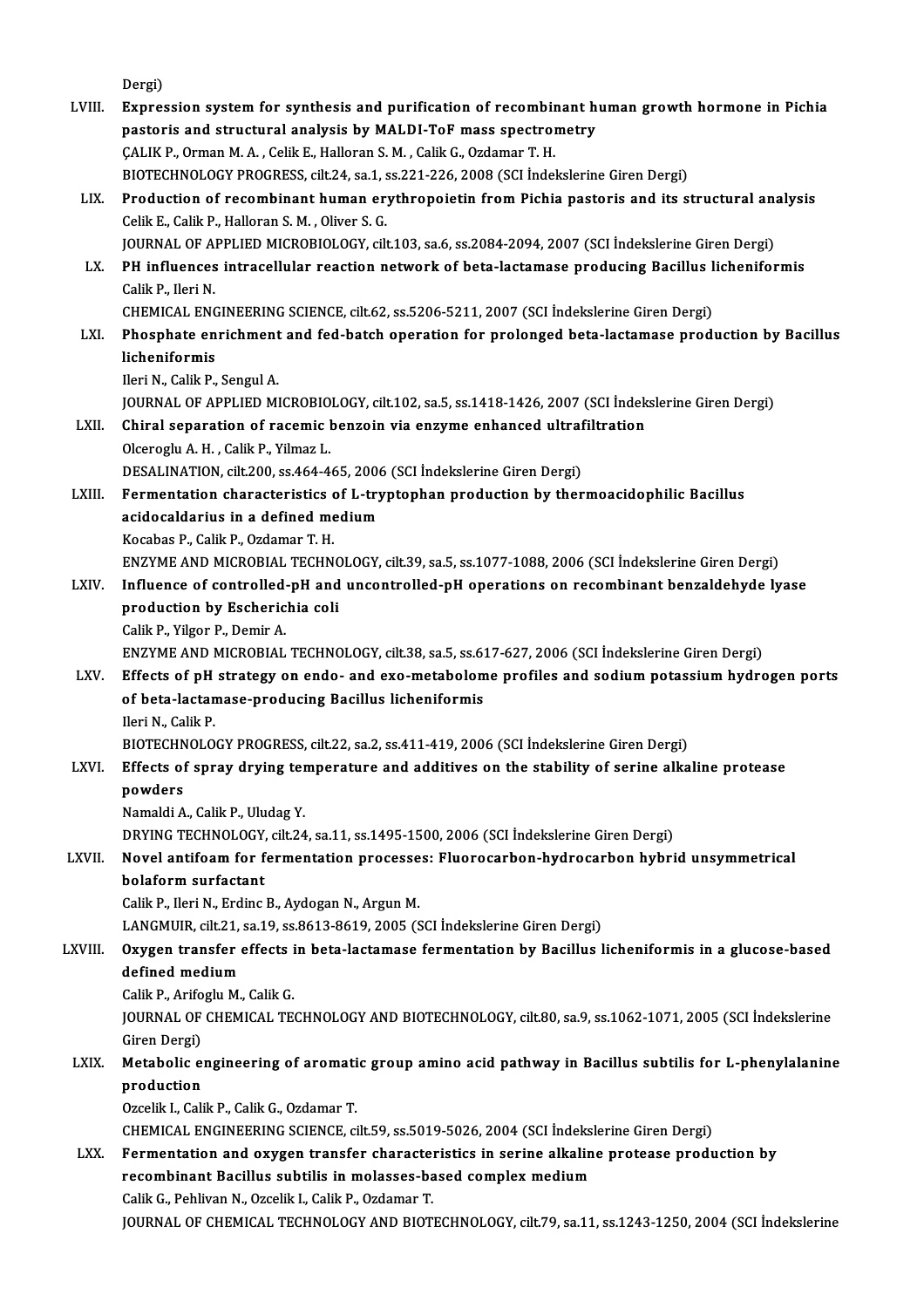|                 | Giren Dergi)                                                                                                                                  |
|-----------------|-----------------------------------------------------------------------------------------------------------------------------------------------|
| LXXI.           | Oxygen transfer effects on recombinant benzaldehyde lyase production                                                                          |
|                 | Calik P., Yilgor P., Ayhan P., Demir A.                                                                                                       |
|                 | CHEMICAL ENGINEERING SCIENCE, cilt.59, ss.5075-5083, 2004 (SCI Indekslerine Giren Dergi)                                                      |
| LXXII.          | Bioprocess parameters and oxygen transfer characteristics in beta-lactamase production by Bacillus                                            |
|                 | species                                                                                                                                       |
|                 | Celik E, Calik P.                                                                                                                             |
|                 | BIOTECHNOLOGY PROGRESS, cilt.20, sa.2, ss.491-499, 2004 (SCI Indekslerine Giren Dergi)                                                        |
| LXXIII.         | Inorganic compounds have dual effect on recombinant protein production: influence of anions and                                               |
|                 | cations on serine alkaline protease production                                                                                                |
|                 | Calik P., Bilir E., Ozcelik I., Calik G., Ozdamar T.                                                                                          |
|                 | JOURNAL OF APPLIED MICROBIOLOGY, cilt.96, sa.1, ss.194-200, 2004 (SCI Indekslerine Giren Dergi)                                               |
| <b>LXXIV</b>    | Overexpression of serine alkaline protease encoding gene in Bacillus species: performance analyses                                            |
|                 | Calik P., Kalender N., Ozdamar T.                                                                                                             |
|                 | ENZYME AND MICROBIAL TECHNOLOGY, cilt.33, sa.7, ss.967-974, 2003 (SCI Indekslerine Giren Dergi)                                               |
| LXXV.           | Protein-based complex medium design for recombinant serine alkaline protease production                                                       |
|                 | Calik P., Celik E., Telli I., Oktar C., Ozdemir E.                                                                                            |
|                 | ENZYME AND MICROBIAL TECHNOLOGY, cilt.33, sa.7, ss.975-986, 2003 (SCI Indekslerine Giren Dergi)                                               |
| <b>LXXVI</b> .  | Overexpression of a serine alkaline protease gene in Bacillus licheniformis and its impact on the                                             |
|                 | metabolic reaction network                                                                                                                    |
|                 | Calik P., Tomlin G., Oliver S., Ozdamar T.<br>ENZYME AND MICROBIAL TECHNOLOGY, cilt.32, sa.6, ss.706-720, 2003 (SCI İndekslerine Giren Dergi) |
| LXXVII.         | Utilization of pretreated molasses for serine alkaline protease production with recombinant Bacillus                                          |
|                 | species                                                                                                                                       |
|                 | Calik G., Pehlivan N., Kalender N., Ozdamar T., Calik P.                                                                                      |
|                 | CHEMICAL ENGINEERING COMMUNICATIONS, cilt.190, ss.630-644, 2003 (SCI Indekslerine Giren Dergi)                                                |
| LXXVIII.        | Regulatory effects of alanine-group amino acids on serine alkaline protease production by                                                     |
|                 | recombinant Bacillus licheniformis                                                                                                            |
|                 | ÇALIK P., Bayram A., Ozdamar T.                                                                                                               |
|                 | BIOTECHNOLOGY AND APPLIED BIOCHEMISTRY, cilt.37, ss.165-171, 2003 (SCI İndekslerine Giren Dergi)                                              |
| <b>LXXIX</b>    | Bioreactor operation parameters as tools for metabolic regulations in fermentation processes:                                                 |
|                 | influence of pH conditions                                                                                                                    |
|                 | Calik P., Bilir E., Calik G., Ozdamar T.                                                                                                      |
|                 | CHEMICAL ENGINEERING SCIENCE, cilt.58, ss.759-766, 2003 (SCI Indekslerine Giren Dergi)                                                        |
| <b>LXXX</b>     | Enzyme-ion exchanger interactions in serine alkaline protease separation: theory, equilibria and                                              |
|                 | kinetics                                                                                                                                      |
|                 | Calik P., Ozcelik I., Calik G., Ozdamar T.                                                                                                    |
|                 | BIOCHEMICAL ENGINEERING JOURNAL, cilt.12, sa.3, ss.193-204, 2002 (SCI İndekslerine Giren Dergi)                                               |
| <b>LXXXI</b>    | Influence of pH conditions on metabolic regulations in serine alkaline protease production by                                                 |
|                 | <b>Bacillus licheniformis</b>                                                                                                                 |
|                 | Calik P., Bilir E., Calik G., Ozdamar T.                                                                                                      |
|                 | ENZYME AND MICROBIAL TECHNOLOGY, cilt.31, sa.5, ss.685-697, 2002 (SCI İndekslerine Giren Dergi)                                               |
| <b>LXXXII</b>   | Metabolic flux analysis for human therapeutic protein productions and hypothesis for new<br>therapeutical strategies in medicine              |
|                 | Calik P, Ozdamar T.                                                                                                                           |
|                 | BIOCHEMICAL ENGINEERING JOURNAL, cilt.11, sa.1, ss.49-68, 2002 (SCI Indekslerine Giren Dergi)                                                 |
| <b>LXXXIII.</b> | Bioreaction network flux analysis for industrial microorganisms: A review                                                                     |
|                 | Calik P, Ozdamar T                                                                                                                            |
|                 | REVIEWS IN CHEMICAL ENGINEERING, cilt.18, sa.6, ss.553-596, 2002 (SCI Indekslerine Giren Dergi)                                               |
| <b>LXXXIV</b>   | Carbon sources affect metabolic capacities of Bacillus species for the production of industrial                                               |
|                 | enzymes: theoretical analyses for serine and neutral proteases and alpha-amylase                                                              |
|                 |                                                                                                                                               |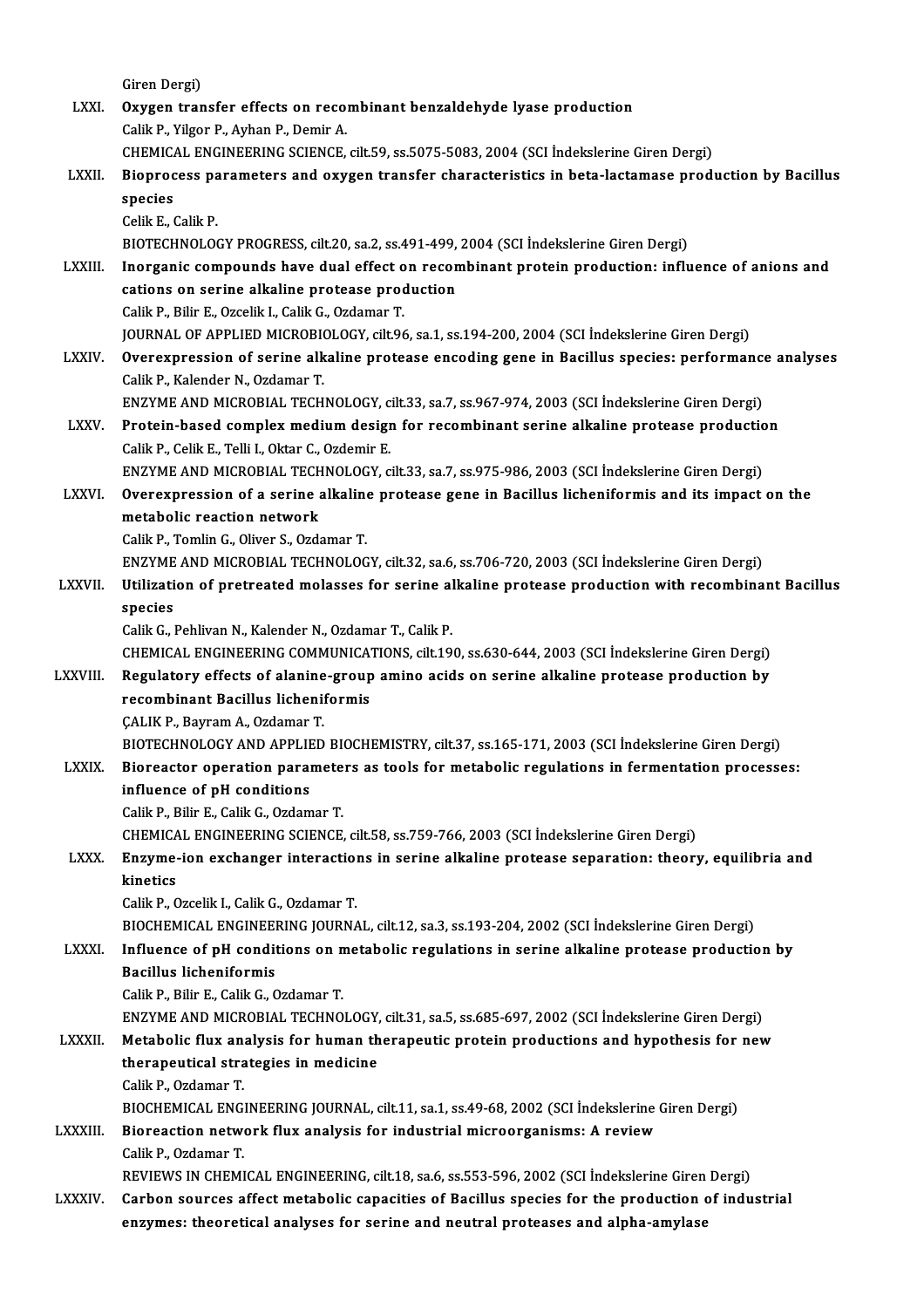|                  | Calik P, Ozdamar T.                                                                                    |
|------------------|--------------------------------------------------------------------------------------------------------|
|                  | BIOCHEMICAL ENGINEERING JOURNAL, cilt.8, sa.1, ss.61-81, 2001 (SCI Indekslerine Giren Dergi)           |
| <b>LXXXV</b>     | Bioprocess development for serine alkaline protease production: A review                               |
|                  | Calik P., Calik G., Ozdamar T.                                                                         |
|                  | REVIEWS IN CHEMICAL ENGINEERING, cilt.17, ss.1-62, 2001 (SCI Indekslerine Giren Dergi)                 |
| <b>LXXXVI.</b>   | Metabolic flux analyses for serine alkaline protease production                                        |
|                  | ÇALIK P., ÇALIK P., Takac S., Ozdamar T.                                                               |
|                  | ENZYME AND MICROBIAL TECHNOLOGY, cilt.27, sa.10, ss.793-805, 2000 (SCI İndekslerine Giren Dergi)       |
| <b>LXXXVII</b>   | Oxygen-transfer strategy and its regulation effects in serine alkaline protease production by Bacillus |
|                  | licheniformis                                                                                          |
|                  | Calik P., Calik G., Ozdamar T.                                                                         |
|                  | BIOTECHNOLOGY AND BIOENGINEERING, cilt.69, sa.3, ss.301-311, 2000 (SCI Indekslerine Giren Dergi)       |
| <b>LXXXVIII.</b> | Mass flux balance-based model and metabolic flux analysis for collagen synthesis in the fibrogenesis   |
|                  | process of human liver                                                                                 |
|                  | ÇALIK P, Akbay A                                                                                       |
|                  | MEDICAL HYPOTHESES, cilt.55, sa.1, ss.5-14, 2000 (SCI Indekslerine Giren Dergi)                        |
| <b>LXXXIX</b>    | Separation of the protease enzymes of Bacillus licheniformis from the fermentation medium by           |
|                  | crossflow ultrafiltration                                                                              |
|                  | Takac S., Elmas S., ÇALIK P., Ozdamar T.                                                               |
|                  | JOURNAL OF CHEMICAL TECHNOLOGY AND BIOTECHNOLOGY, cilt.75, sa.6, ss.491-499, 2000 (SCI İndekslerine    |
|                  | Giren Dergi)                                                                                           |
| XC.              | Serine alkaline protease overproduction capacity of Bacillus licheniformis                             |
|                  | ÇALIK P., Takac S., ÇALIK P., Ozdamar T.                                                               |
|                  | ENZYME AND MICROBIAL TECHNOLOGY, cilt.26, sa.1, ss.45-60, 2000 (SCI İndekslerine Giren Dergi)          |
| XCI.             | Metabolic flux analysis for serine alkaline protease fermentation by Bacillus licheniformis in a       |
|                  | defined medium: Effects of the oxygen transfer rate                                                    |
|                  | Calik P., Calik G., Takac S., Ozdamar T.                                                               |
|                  | BIOTECHNOLOGY AND BIOENGINEERING, cilt.64, sa.2, ss.151-167, 1999 (SCI İndekslerine Giren Dergi)       |
| XCII.            | Mass flux balance-based model and metabolic pathway engineering analysis for serine alkaline           |
|                  | protease synthesis by Bacillus licheniformis                                                           |
|                  | Çalık P., Ozdamar T.                                                                                   |
|                  | ENZYME AND MICROBIAL TECHNOLOGY, cilt.24, sa.10, ss.621-635, 1999 (SCI İndekslerine Giren Dergi)       |
| XCIII.           | Growth and kappa-carrageenan immobilization of Pseudomonas dacunhae cells for L-alanine                |
|                  | production                                                                                             |
|                  | Calik G., Savasci H., Calik P., Ozdamar T.                                                             |
|                  | ENZYME AND MICROBIAL TECHNOLOGY, cilt.24, sa.1-2, ss.67-74, 1999 (SCI İndekslerine Giren Dergi)        |
| XCIV.            | Oxygen transfer effects in serine alkaline protease fermentation by Bacillus licheniformis: Use of     |
|                  | citric acid as the carbon source                                                                       |
|                  | Calik P., Calik G., Ozdamar T.                                                                         |
|                  | ENZYME AND MICROBIAL TECHNOLOGY, cilt.23, sa.7-8, ss.451-461, 1998 (SCI İndekslerine Giren Dergi)      |
|                  |                                                                                                        |

## Diğer Dergilerde Yayınlanan Makaleler

Iger Dergilerde Yayınlanan Makaleler<br>I. Isolation of High-Quality RNA from Pichia pastoris<br>Östürk S. Demin L. CALIK P man Borghordo Tayman<br>Isolation of High-Quality<br>Öztürk S., Demir İ., ÇALIK P.<br>Current Pretesels in Pretei Öztürk S., Demir İ., ÇALIK P.<br>Current Protocols in Protein Science, cilt.98, sa.1, 2019 (Diğer Kurumların Hakemli Dergileri)

## Kitap & Kitap Bölümleri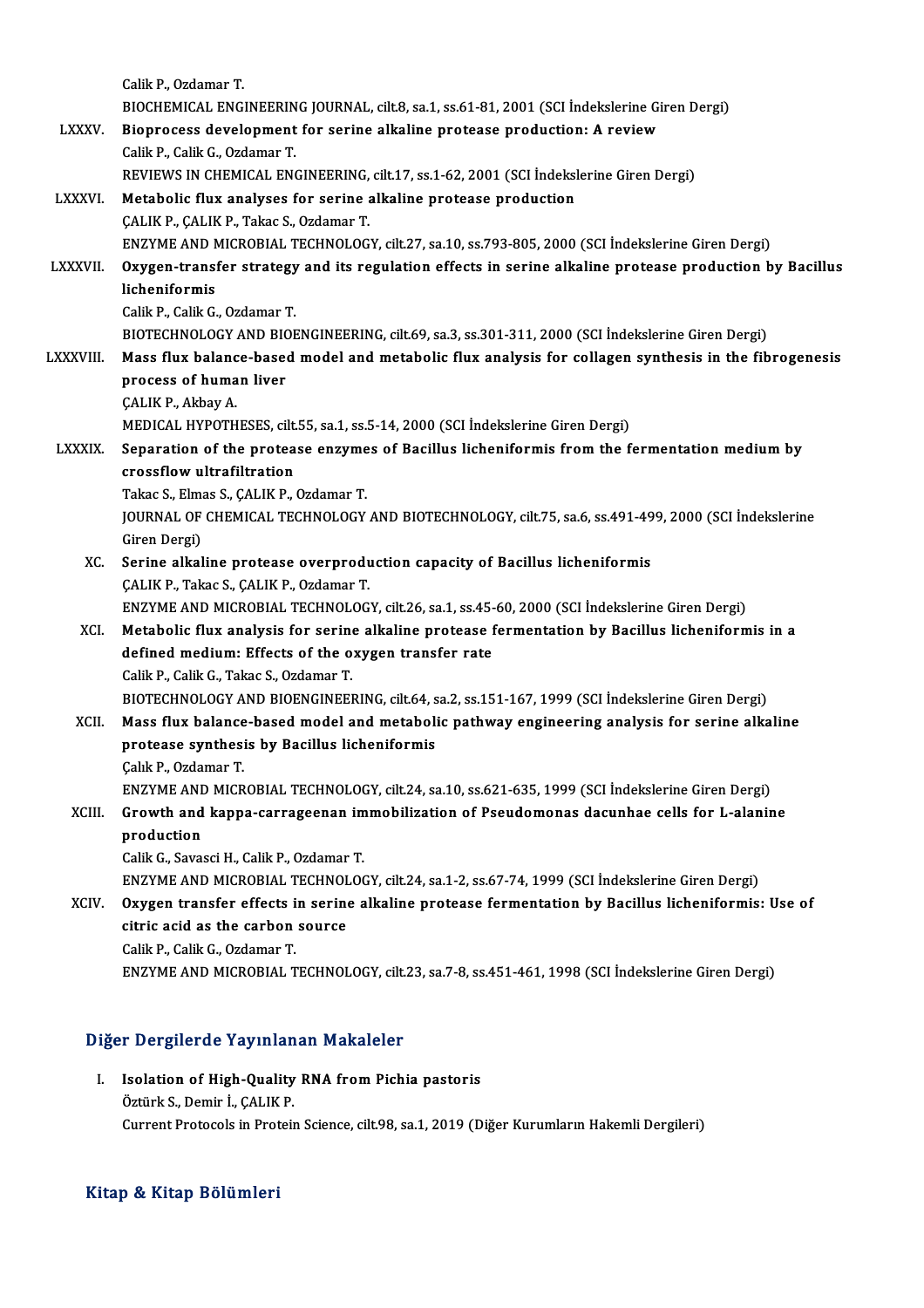- I. Hybrid-architectured promoter design to engineer expression in yeast **Hybrid-architectured pi**<br>ÇALIK P., Gündüz Ergün B.<br>Methode in Engumelegy O' ÇALIK P., Gündüz Ergün B.<br>Methods in Enzymology, O'Dell W.B., Kelman Z. Editör, Academic Press Inc., ss.81-104, 2021 CALIK P., Gündüz Ergün B.<br>Methods in Enzymology, O'Dell W.B., Kelman Z, Editör, Academic Press Inc., ss.81-10<br>II. Hybrid-architectured promoter design to deregulate expression in yeast<br>CALIK B. Gündüz Exgün B.
- Methods in Enzymology, O'<br>Hybrid-architectured pi<br>ÇALIK P., Gündüz Ergün B.<br>Methods in Enzymology, O' Hybrid-architectured promoter design to deregulate expression in yeast<br>ÇALIK P., Gündüz Ergün B.<br>Methods in Enzymology, O'Dell W.B., Kelman Z, Editör, Academic Press Inc., ss.105-125, 2021<br>Established and Unseming Yeast Ex
- CALIK P., Gündüz Ergün B.<br>Methods in Enzymology, O'Dell W.B., Kelman Z, Editör, Academic Pr<br>III. Established and Upcoming Yeast Expression Systems.<br>Ergün B. G. , Hüccetoğulları D., Öztürk S., CELİK AKDUR E., CALIK P. Methods in Enzymology, O'Dell W.B., Kelman Z, Editör, Academic Pr<br>Established and Upcoming Yeast Expression Systems.<br>Ergün B. G. , Hüccetoğulları D., Öztürk S., ÇELİK AKDUR E., ÇALIK P.<br>Becembinant Pretain Production in Ye Established and Upcoming Yeast Expression Systems.<br>Ergün B. G. , Hüccetoğulları D., Öztürk S., ÇELİK AKDUR E., ÇALIK P.<br>Recombinant Protein Production in Yeast, Brigitte Gasser and Diethard Mattanovich, Editör, Springer Na Ergün B. G. , Hüccetoğulları<br>Recombinant Protein Prod<br>Switzerland, ss.1-74, 2019

# swizeriand, ss.1-74, 2019<br>Hakemli Kongre / Sempozyum Bildiri Kitaplarında Yer Alan Yayınlar

- akemli Kongre / Sempozyum<br>I. Rekombinant Protein Üretimi I. Rekombinant Protein Üretimi<br>CALIK P. Rekombinant Protein Üretimi<br>ÇALIK P.<br>TAGEM GIDA ARAŞTIRMALARIPROGRAM DEĞERLENDİRME TOPLANTISI, Antalya, Türkiye, 20 - 24 Şubat 2017<br>The Effect of Cell Gyale Synehrenization en Besembinant Protein Production by Pishia nesta CALIK P.<br>I . TAGEM GIDA ARAŞTIRMALARIPROGRAM DEĞERLENDİRME TOPLANTISI, Antalya, Türkiye, 20 - 24 Şubat 20<br>II. The Effect of Cell Cycle Synchronization on Recombinant Protein Production by Pichia pastoris<br>Hüsseteğulları
- TAGEM GIDA ARAŞTIRMAL<br>The Effect of Cell Cycle<br>Hüccetoğulları D., ÇALIK P.<br>Pishia 2016 Conforence 3. The Effect of Cell Cycle Synchronization on Re<br>Hüccetoğulları D., ÇALIK P.<br>Pichia 2016 Conference, 3 Nisan - 06 Haziran 2016<br>Effect of oxugan transfor conditions on reson Hüccetoğulları D., ÇALIK P.<br>Pichia 2016 Conference, 3 Nisan - 06 Haziran 2016<br>III. Effect of oxygen transfer conditions on recombinant protein production by Pichia pastoris under
- Pichia 2016 Conference, 3 Nisan 06 Haziran 2016<br>Effect of oxygen transfer conditions on recombinant p<br>glyceraldehyde 3 phosphate dehydrogenase promoter<br>CÜNES H. CALIK P Effect of oxygen<br>glyceraldehyde 3<br>GÜNEŞ H., ÇALIK P.<br>Pishia 2016 Conform glyceraldehyde 3 phosphate dehydrog<br>GÜNEŞ H., ÇALIK P.<br>Pichia 2016 Conference, 3 - 06 Nisan 2016<br>Fffest of slugase frugnese mixed foodi: GÜNEŞ H., ÇALIK P.<br>Pichia 2016 Conference, 3 - 06 Nisan 2016<br>IV. Effect of glucose frucrose mixed feeding on human growth hormone production under GAP<br>promotor by Bishia pastoris
- Pichia 2016 Conference, 3 06 Nisan 2016<br>Effect of glucose frucrose mixed feedi<br>promoter by Pichia pastoris<br>Duygu Y., Hoxha B., CALIK P. Effect of glucose frucrose<br>promoter by Pichia pasto<br>Duygu Y., Hoxha B., ÇALIK P.<br>Pichia 2016 Conference 2.

Pichia 2016 Conference, 3 - 06 Nisan 2016

Duygu Y., Hoxha B., ÇALIK P.<br>Pichia 2016 Conference, 3 - 06 Nisan 2016<br>V. Extracellular Microbial Pro transglutaminase Production by Recombinant Pichia pastoris<br>Cündüz Engün B. CALIK B Gündüz Ergün B., ÇALIK P. Extracellular Microbial Pro transgluta<br>Gündüz Ergün B., ÇALIK P.<br>Pichia 2016 Conference, 3 - 06 Nisan 2016<br>Challanges in Bishia postanis promotal

Pichia 2016 Conference, 3 - 06 Nisan 2016

VI. Challenges in Pichia pastoris promoters for recombinant protein production AOX1 promoter versus GAP promoter Challenges in Pichia pastoris promoters for recombin<br>GAP promoter<br>ÇALIK P., GÜNEŞ H., KESKİN A., Ata Ö., BOY E., Özdamar H. T.<br>Pichia 2016 Conference 2., O6 Nisan 2016

GAP promoter<br>ÇALIK P., GÜNEŞ H., KESKİN A., Ata Ö., BOY I<br>Pichia 2016 Conference, 3 - 06 Nisan 2016<br>Effects of eunonential fooding strategy

# CALIK P., GÜNEŞ H., KESKİN A., Ata Ö., BOY E., Özdamar H. T.<br>Pichia 2016 Conference, 3 - 06 Nisan 2016<br>VII. Effects of exponential feeding strategy on benzaldehyde lyase production by recombinant<br>Escharishia coli Pichia 2016 Confe<br>Effects of expon<br>Escherichia coli<br>Tecninar H. CALIA Effects of exponent<br>Escherichia coli<br>Taspinar H., ÇALIK P.<br>14th International Bi

Escherichia coli<br>Taspinar H., ÇALIK P.<br>14th International Biotechnology Symposium and Exhibition (IBS-2008), Rimini, İtalya, 14 - 18 Eylül 2010, cilt.150

Taspinar H., ÇALIK P.<br>14th International Biotechnology Symposium and Exhibition (IBS-2008)<br>VIII. Extracellular benzaldehyde lyase production by Pichia pastoris<br>Purukaungun A. Calik P.

14th International Biote<br>Extracellular benzald<br>Buyuksungur A., Calik P.<br>12th Euroneen Congress

Buyuksungur A., Calik P.<br>13th European Congress on Biotechnology (ECB 13), Barcelona, İspanya, 16 - 19 Eylül 2007, cilt.131

Buyuksungur A., Calik P.<br>13th European Congress on Biotechnology (ECB 13), Barcelona, İspanya, 16 - 19 Eylül 2007, cilt.131<br>IX. Fed-batch operation for benzaldehyde lyase production by recombinant Escherichia coli<br>I avent 13th European Congress on Biotec<br>Fed-batch operation for benza<br>Levent H., Buyuksungur A., Calik P.<br>13th European Congress on Biotec 13the Fed-batch operation for benzaldehyde lyase production by recombinant Escherichia coli<br>Levent H., Buyuksungur A., Calik P.<br>13th European Congress on Biotechnology (ECB 13), Barcelona, İspanya, 16 - 19 Eylül 2007, cilt

Levent H., Buyuksungur A., Calik P.<br>13th European Congress on Biotechnology (ECB 13), Barcelona, İspanya, 16 - 19 Eylül 2007, cilt.131<br>X. Expression and structural characterization of recombinant human erythropoietin from 13th European Congress on Biotechnology (ECB 13), Barcelona, İspanya, 16 - 19 Eylül 2007, cilt.131<br>Expression and structural characterization of recombinant human erythropoietin from P<br>pastoris<br>Celik E., Calik P., Halloran Expression and structural characteriz<br>pastoris<br>Celik E., Calik P., Halloran S. M. , Oliver S. G.<br>12th European Congress on Bistechnology

13th European Congress on Biotechnology (ECB 13), Barcelona, İspanya, 16 - 19 Eylül 2007, cilt.131

Celik E., Calik P., Halloran S. M. , Oliver S. G.<br>13th European Congress on Biotechnology (ECB 13), Barcelona, İspanya, 16 - 19 Eylül 2007, cilt.131<br>XI. Effect of fed batch operation on intracellular reaction network of be 13th European<br><mark>Effect of fed</mark><br>licheniformis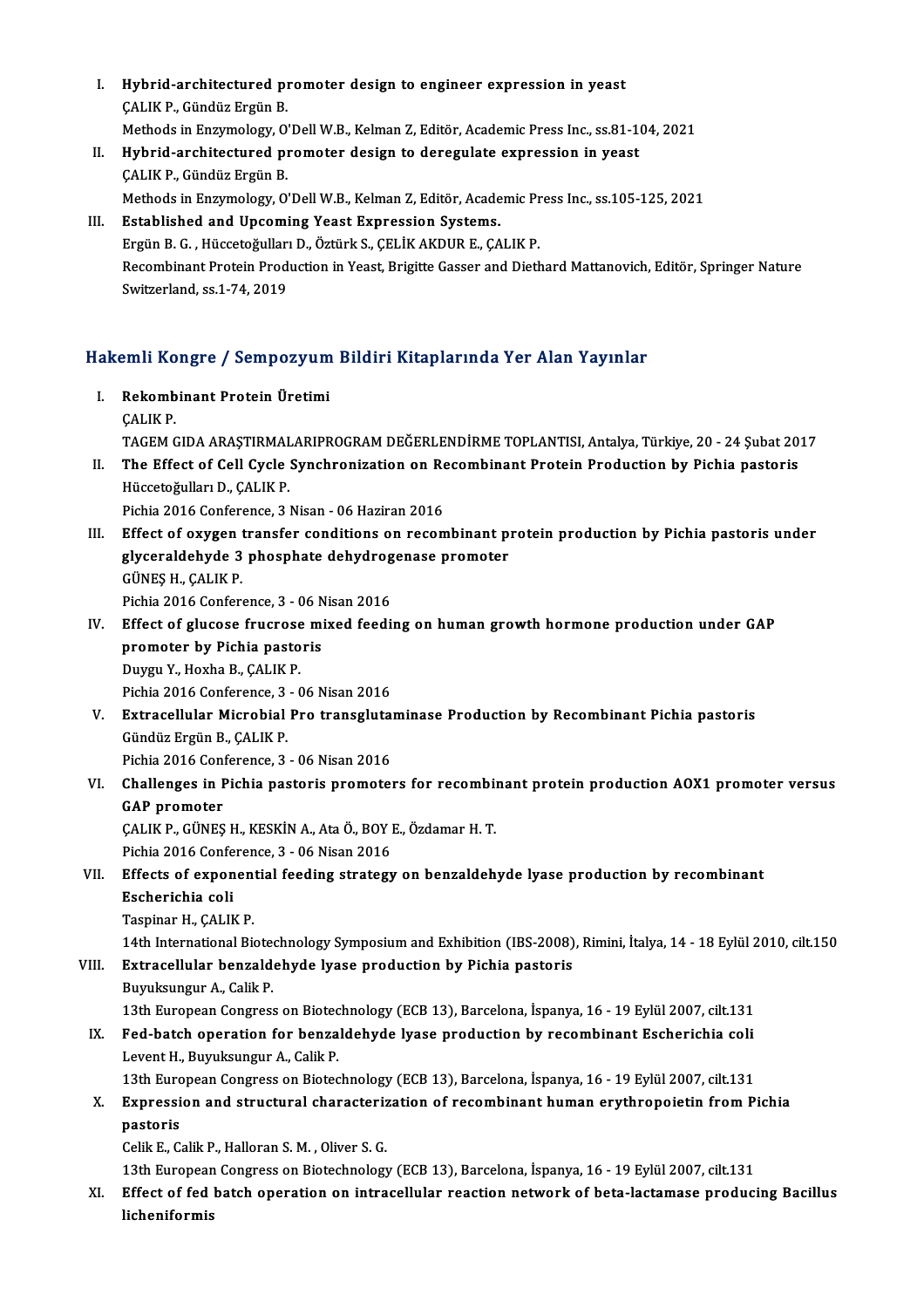Calik P., Ileri N.

Calik P., Ileri N.<br>13th European Congress on Biotechnology (ECB 13), Barcelona, İspanya, 16 - 19 Eylül 2007, cilt.131<br>Metabolis engineering design of an eytrasellular bCH synthesis system

Calik P., Ileri N.<br>13th European Congress on Biotechnology (ECB 13), Barcelona, İspanya, 16 - 19<br>XII. Metabolic engineering design of an extracellular hGH synthesis system<br>Senturk B. Calik B. Calik C. Ordaman T. Metabolic engineering design of an extracellular hGH synthesis system<br>Senturk B., Calik P., Calik G., Ozdamar T. Metabolic engineering design of an extracellular hGH synthesis system<br>Senturk B., Calik P., Calik G., Ozdamar T.<br>12th European Congress on Biotechnology (ECB 12), Copenhagen, Danimarka, 21 - 24 Ağustos 2005, cilt.118<br>nH in

- Senturk B., Calik P., Calik G., Ozdamar T.<br>12th European Congress on Biotechnology (ECB 12), Copenhagen, Danimarka, 21 24 A.<br>XIII. pH influences metabolite profiling of beta-lactamse producing B-licheniformis<br>Ilori N. Ca 12th European Congress<br>pH influences metabol<br>Ileri N., Calik P., Sengul A.<br>12th European Congress pH influences metabolite profiling of beta-lactamse producing B-licheniformis<br>Ileri N., Calik P., Sengul A.<br>12th European Congress on Biotechnology (ECB 12), Copenhagen, Danimarka, 21 - 24 Ağustos 2005, cilt.118<br>Besombinan
- Ileri N., Calik P., Sengul A.<br>12th European Congress on Biotechnology (ECB 12), Copenhagen, Danimarka, 21 24 Ağustos 2005, cil<br>XIV. Recombinant microorganism development for extracellular benzaldehyde lyase production<br>Ka 12th European Congress on<br>Recombinant microorgan<br>Kaya H., Calik P., Ozdamar T.<br>12th European Congress on Recombinant microorganism development for extracellular benzaldehyde lyase production<br>Kaya H., Calik P., Ozdamar T.<br>12th European Congress on Biotechnology (ECB 12), Copenhagen, Danimarka, 21 - 24 Ağustos 2005, cilt.118<br>Me
- Kaya H., Calik P., Ozdamar T.<br>12th European Congress on Biotechnology (ECB 12), Copenhagen, Danimarka,<br>XV. Metabolic engineering of L-phenylalanine pathway in Bacillus subtilis<br>Damirgi Y. Calik B. Calik C. Ozdamar T. 12th European Congress on Biotechnol<br>Metabolic engineering of L-phenyl:<br>Demirci Y., Calik P., Calik G., Ozdamar T.<br>12th European Congress on Biotechnol Metabolic engineering of L-phenylalanine pathway in Bacillus subtilis<br>Demirci Y., Calik P., Calik G., Ozdamar T.<br>12th European Congress on Biotechnology (ECB 12), Copenhagen, Danimarka, 21 - 24 Ağustos 2005, cilt.118<br>Carbo
- Demirci Y., Calik P., Calik G., Ozdamar T.<br>12th European Congress on Biotechnology (ECB 12), Copenhagen, Dani<br>XVI. Carbon sources create fingerprint fermentation characteristics<br>Calik P., Calik G., Ozdamar T. 12th European Congress on<br>Carbon sources create fi<br>Calik P., Calik G., Ozdamar T.<br>12th European Congress on 12th European Congress on Biotechnology (ECB 12), Copenhagen, Danimarka, 21 - 24 Ağustos 2005, cilt.118 Calik P., Calik G., Ozdamar T.<br>12th European Congress on Biotechnology (ECB 12), Copenhagen, Danimar<br>XVII. Oxygen transfer regulates benzaldehyde lyase production in E-coli<br>Colik P.

12th Eu<br>Oxyger<br>Calik P.<br>12th Eu

Oxygen transfer regulates benzaldehyde lyase production in E-coli<br>Calik P.<br>12th European Congress on Biotechnology (ECB 12), Copenhagen, Danimarka, 21 - 24 Ağustos 2005, cilt.118<br>Creasflow ultrafiltration of Bosillus lisbo Calik P.<br>12th European Congress on Biotechnology (ECB 12), Copenhagen, Danimarka, 21 - 24 Ağustos 2005, cilt.<br>XVIII. Crossflow ultrafiltration of Bacillus licheniformis fermentation medium to separate protease<br>enzymes 12th Euro<br>Crossflov<br>enzymes<br>Takes S. E

Takac S., Elmas S., ÇALIK P., Ozdamar T.

enzymes<br>Takac S., Elmas S., ÇALIK P., Ozdamar T.<br>9th European Congress on Biotechnology (ECB9), Brussels, Belçika, 11 - 15 Temmuz 1999, cilt.4, ss.171-179<br>Pretrestment presesses of melasses for the utilization in formentat

XIX. Pretreatment processes of molasses for the utilization in fermentation processes<br>CALIK P., Berk M., Boyaci F., CALIK P., Takac S., Ozdamer T. 9th European Congress on Biotechnology (ECB9), Brussel:<br>Pretreatment processes of molasses for the utilizat:<br>ÇALIK P., Berk M., Boyaci F., ÇALIK P., Takac S., Ozdamer T.<br>9th European Congress on Biotechnology (ECB9), Bruss

9th European Congress on Biotechnology (ECB9), Brussels, Belçika, 11 - 15 Temmuz 1999, cilt.4, ss.21-28

### XX. Protease secretion capacity and perforce analysis of recombinant Bacillus species Calik P., Kalender N., Ozdamar T.

Protease secretion capacity and perforce analysis of recombinant Bacillus species<br>Calik P., Kalender N., Ozdamar T.<br>Conference of the Microbial Physiology Section of the European-Federation-of-Biotechnology, SEMMERING,<br>Ame Calik P., Kalender N., Ozdamar T.<br>Conference of the Microbial Physiology S.<br>Avusturya, 5 - 08 Ekim 2000, ss.383-392<br>Metabolis network analysis for bums Conference of the Microbial Physiology Section of the European-Federation-of-Biotechnology, SEMMERING,<br>Avusturya, 5 - 08 Ekim 2000, ss.383-392<br>XXI. Metabolic network analysis for human therapeutic protein productions: Effe

Avusturya, 5 - 08 Ek<br>Metabolic networ<br>Calik P., Ozdamar T.<br>Conference of the N Metabolic network analysis for human therapeutic protein productions: Effects of the P/O rational<br>Calik P., Ozdamar T.<br>Conference of the Microbial Physiology Section of the European-Federation-of-Biotechnology, SEMMERING,<br>

Calik P., Ozdamar T.<br>Conference of the Microbial Physiology Section of the European-Federation-of-Biotechnology, SEMMERING,<br>Avusturya, 5 - 08 Ekim 2000, ss.277-288

## Desteklenen Projeler

ÇALIK P., DAYANKAÇ İ., Yükseköğretim Kurumları Destekli Proje, EFFECTS OF METABOLIC ENGINEERING OF ETHANOL D'OOCCANOMOM T TOJOIST<br>ÇALIK P., DAYANKAÇ İ., Yükseköğretim Kurumları Destekli Proje, EFFECTS OF METABOLIC ENGINEERING OF ETHANOL<br>UTILIZATION PATHWAY IN Pichia pastoris ON RECOMBINANT PROTEIN PRODUCTION AND TRANSCRIPTION L ÇALIK P., DAYANKAÇ İ., Yükseköğretim Kuruml<br>UTILIZATION PATHWAY IN Pichia pastoris ON<br>CENTRAL METABOLISM, 2020 - Devam Ediyor<br>Calik B. TÜRİTAK Projesi, Bichia pastoris ALKOL UTILIZATION PATHWAY IN Pichia pastoris ON RECOMBINANT PROTEIN PRODUCTION AND TRANSCRIPTION<br>CENTRAL METABOLISM, 2020 - Devam Ediyor<br>Çalık P., TÜBİTAK Projesi, Pichia pastoris ALKOL DEHİDROJENAZ-1 PROMOTORUNUN GELİŞTİRİLMESİ

CENTRAL METABOLISM, 2020 - Devam Ediyor<br>Çalık P., TÜBİTAK Projesi, Pichia pastoris ALKOL DEHİDROJENAZ-1 PROMOTORUNUN GELİŞTİRİLMESİ VE<br>TASARLANMIŞ PROMOTOR İLE TERAPÖTİK PROTEİN ÜRETİMİNİN ARTIRILMASI, 2017 - 2020 Çalık P., TÜBİTAK Projesi, Pichia pastoris ALKOL DEHİDROJENAZ-1 PROMOTORUNUN GELİŞTİRİLMESİ VE<br>TASARLANMIŞ PROMOTOR İLE TERAPÖTİK PROTEİN ÜRETİMİNİN ARTIRILMASI, 2017 - 2020<br>ÇALIK P., WEHBE AL MASRI O., Yükseköğretim Kurum

TASARLANMIŞ PROMOTOR İLE TERAPÖTİK PROTEİN<br>ÇALIK P., WEHBE AL MASRI O., Yükseköğretim Kurun<br>METABOLİK MÜHENDİSLİĞİ TASARIMI, 2018 - 2019<br>CALIK P. ERSOV O. Vülseköğretim Kurumları Destakl ÇALIK P., WEHBE AL MASRI O., Yükseköğretim Kurumları Destekli Proje, TEDAVİ KULLANIMI İÇİN PEPTİDLERİN<br>METABOLİK MÜHENDİSLİĞİ TASARIMI, 2018 - 2019<br>ÇALIK P., ERSOY O., Yükseköğretim Kurumları Destekli Proje, REKOMBİNANT ES

METABOLİK MÜHENDİSLİĞİ TASARIMI, 2018 - 2019<br>ÇALIK P., ERSOY O., Yükseköğretim Kurumları Destekli Proje, REKOMBİNANT ESCHERİCHİA COLİ İLE GRANÜLOSİT<br>KOLONİ STİMÜLAN FAKTÖR TÜREVLERİ ÜRETİMİ, 2018 - 2019 ÇALIK P., ERSOY O., Yükseköğretim Kurumları Destekli Proje, REKOMBİNANT ESCHERİCHİA COLİ İLE GRANÜLOSİ<br>KOLONİ STİMÜLAN FAKTÖR TÜREVLERİ ÜRETİMİ, 2018 - 2019<br>ÇALIK P., ÖZTÜRK S., Yükseköğretim Kurumları Destekli Proje, BACİ

KOLONİ STİMÜLAN FAKTÖR TÜREVLERİ ÜRETİMİ, 2018 - 2019<br>ÇALIK P., ÖZTÜRK S., Yükseköğretim Kurumları Destekli Proje, BACİLLUS SUBTİLUS HÜCRE İÇİ TEPKİME<br>REKOMBİNANT İNSAN BÜYÜME HORMONU ÜRETİMİ İÇİN GEN EKSPRESYON SEVİYELERİ REKOMBİNANT İNSAN BÜYÜME HORMONU ÜRETİMİ İÇİN GEN EKSPRESYON SEVİYELERİ İLE BİRLİKTE<br>MODELLENMESİ, 2018 - 2019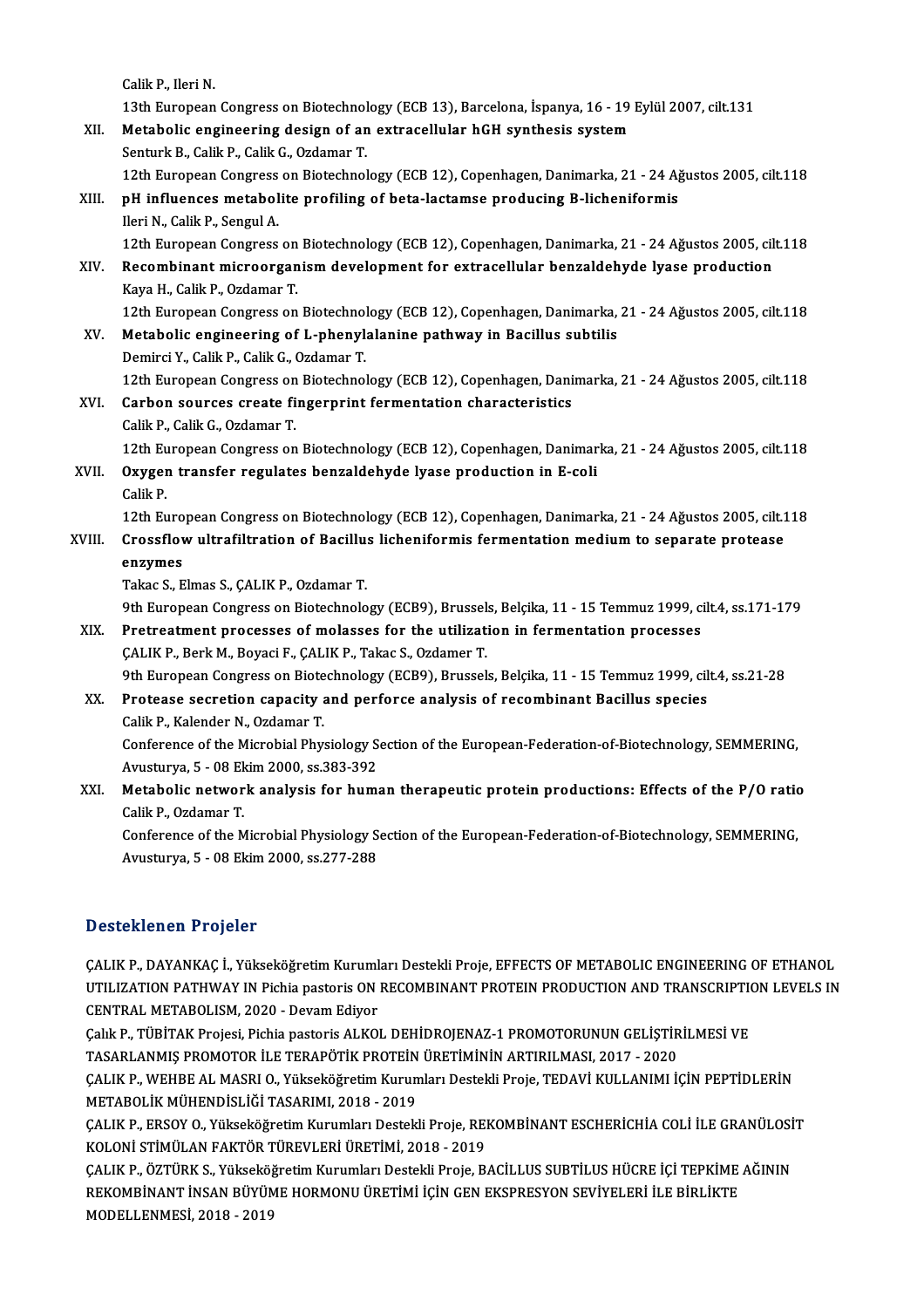ÇALIK P., KESKİN A., Yükseköğretim Kurumları Destekli Proje, REKOMBİNANT PROTEİN ÜRETİMİNİ ARTIRMAK İÇİN<br>METALİK AKU ARIN YÖNLENDİRİLMESİ İÇİN METARQI İZMA MÜHENDİSLİĞI TASARIMI 2018, 2019 ÇALIK P., KESKİN A., Yükseköğretim Kurumları Destekli Proje, REKOMBİNANT PROTEİN ÜRETİMİNİ AF<br>METALİK AKILARIN YÖNLENDİRİLMESİ İÇİN METABOLİZMA MÜHENDİSLİĞİ TASARIMI, 2018 - 2019<br>CALIK P. DEMİR İ. Yükseköğretim Kurumları D ÇALIK P., KESKİN A., Yükseköğretim Kurumları Destekli Proje, REKOMBİNANT PROTEİN ÜRETİMİNİ ARTIRMAK İÇİN<br>METALİK AKILARIN YÖNLENDİRİLMESİ İÇİN METABOLİZMA MÜHENDİSLİĞİ TASARIMI, 2018 - 2019<br>ÇALIK P., DEMİR İ., Yükseköğreti

METALİK AKILARIN YÖNLENDİRİLMESİ İÇİN METABOLİZMA MÜHENDİSLİĞİ TASARIMI, 2018 - 2019<br>ÇALIK P., DEMİR İ., Yükseköğretim Kurumları Destekli Proje, ÇİFT PROMOTER İLE RECOMBİNANT PR(<br>HYBRİD YARI KESİKLİ ÜRETİM STRATEJİSİ GELİŞ ÇALIK P., DEMİR İ., Yükseköğretim Kurumları Destekli Proje, ÇİFT PROMOTER İLE RECOMBİNANT PROTEİN İRETİMİ İ<br>HYBRİD YARI KESİKLİ ÜRETİM STRATEJİSİ GELİŞTİRİLMESİ, 2018 - 2019<br>ÇALIK P., ÖZTÜRK S., Yükseköğretim Kurumları Des

HYBRİD YARI KESİKLİ ÜRETİM STRATEJİSİ GELİŞTİRİLMESİ, 2018 - 2019<br>ÇALIK P., ÖZTÜRK S., Yükseköğretim Kurumları Destekli Proje, Bacillus subtilis ile 43 PRO!<br>ALTINDA HÜCREDIŞI REKOMBİNANT İNSAN BÜYÜME HORMONU ÜRETİMİ, 2018

ÇALIK P., ÖZTÜRK S., Yükseköğretim Kurumları Destekli Proje, Bacillus subtilis ile 43 PROMOTÖRÜ (P43) KONTROLÜ<br>ALTINDA HÜCREDIŞI REKOMBİNANT İNSAN BÜYÜME HORMONU ÜRETİMİ, 2018 - 2019<br>Çalık P., TÜBİTAK Projesi, Metabolik mü ALTINDA HÜCREDIŞI REKOMBİNANT İNSAN BÜYÜME HORMONU<br>Çalık P., TÜBİTAK Projesi, Metabolik mühendislik ve reaksiyon mü<br>üretimi için yeni biyoteknolojik proses geliştirilmesi, 2015 - 2018<br>CALIK P. Yülseköğretim Kurumları Desta Çalık P., TÜBİTAK Projesi, Metabolik mühendislik ve reaksiyon mühendisliği prensipleriyle insan büyüme hormonu<br>üretimi için yeni biyoteknolojik proses geliştirilmesi, 2015 - 2018<br>ÇALIK P., Yükseköğretim Kurumları Destekli

üretimi için yeni biyoteknolojik proses geliştirilmesi, 2015 - 2018<br>ÇALIK P., Yükseköğretim Kurumları Destekli Proje, P.FURİOSUS ?-AMİLAZININ MODİFİYE<br>KULLANILARAK B.LİCHENİFORMİS İLE YÜKSEK MİKTARDA EKSPRESYONU, 2017 - 20 ÇALIK P., Yükseköğretim Kurumları Destekli Proje, P.FURİOSUS ?-AMİLAZININ MODİFİYE BAKTERİYEL PROMOTER<br>KULLANILARAK B.LİCHENİFORMİS İLE YÜKSEK MİKTARDA EKSPRESYONU, 2017 - 2017<br>ÇALIK P., Yükseköğretim Kurumları Destekli Pr

KULLANILARAK B.LİCHENİFORMİS İLE YÜKSEK MİKTARDA EKSPRESYONU, 2017 - 2017<br>ÇALIK P., Yükseköğretim Kurumları Destekli Proje, REKOMBİNANT PROTEİN ÜRETİMİNİ ART<br>AKILARIN YÖNLENDİRİLMESİ İÇİN METABOLİZMA MÜHENDİSLİĞİ TASARIMI, ÇALIK P., Yükseköğretim Kurumları Destekli Proje, REKOMBİNANT PROTEİN ÜRETİMİNİ ARTIRMAK İÇİN META<br>AKILARIN YÖNLENDİRİLMESİ İÇİN METABOLİZMA MÜHENDİSLİĞİ TASARIMI, 2017 - 2017<br>ÇALIK P., Yükseköğretim Kurumları Destekli Pro

AKILARIN YÖNLENDİRİLMESİ İÇİN METABOLİZMA MÜHENDİSLİĞİ TASARIMI, 2017 - 2017<br>ÇALIK P., Yükseköğretim Kurumları Destekli Proje, ÇİFT PROMOTER ALTINDA REKOMBİNANT İNSAN BÜYÜME<br>HORMONU ÜRETİMİ İÇİN PİCHİA PASTORİS'İN METABOLİ ÇALIK P., Yükseköğretim Kurumları Destekli Proje, ÇİFT PROMOTER ALTINDA REKOMBİNANT İNSAN BÜYÜME<br>HORMONU ÜRETİMİ İÇİN PİCHİA PASTORİS'İN METABOLİK MÜHENDİSLİK TASARIMI, 2017 - 2017<br>ÇALIK P., Yükseköğretim Kurumları Destekl

HORMONU ÜRETİMİ İÇİN PİCHİA PASTORİS'İN MET<br>ÇALIK P., Yükseköğretim Kurumları Destekli Proje, I<br>ALTINDA İNSAN BÜYÜME HORMONU, 2017 - 2017<br>CALIK P. Yükseköğretim Kurumları Destekli Proje S ÇALIK P., Yükseköğretim Kurumları Destekli Proje, PİCHİA PASTORİS İLE MODİFİYE GAP PROMOTÖEÜNÜN KONTROL<br>ALTINDA İNSAN BÜYÜME HORMONU, 2017 - 2017<br>ÇALIK P., Yükseköğretim Kurumları Destekli Proje, SİGNAL DİZİNLERİN VE PROMO

ALTINDA İNSAN BÜYÜME HORMONU, 2017 - 2017<br>ÇALIK P., Yükseköğretim Kurumları Destekli Proje, SİGNAL DİZİNLERİN VE PROMOTERLARIN PİCHİA PASTORİS İLE<br>HÜCRE DISI REKOMBİNANT PROTEİN ÜRETİMİNE ETKİSİ, 2017 - 2017 ÇALIK P., Yükseköğretim Kurumları Destekli Proje, SİGNAL DİZİNLERİN VE PROMOTERLARIN PİCHİA PASTORİS İLE<br>HÜCRE DIŞI REKOMBİNANT PROTEİN ÜRETİMİNE ETKİSİ, 2017 - 2017<br>ÇALIK P., Yükseköğretim Kurumları Destekli Proje, REKOMB

HÜCRE DIŞI REKOMBİNANT PROTEİN ÜRETİMİNE<br>ÇALIK P., Yükseköğretim Kurumları Destekli Proje<br>TEPKİME AĞININ MODİFİKASYONU, 2017 - 2017<br>ÇALIK P. Yükseköğretim Kunumları Destekli Proje ÇALIK P., Yükseköğretim Kurumları Destekli Proje, REKOMBİNANT PROTEİN ÜRETİMİNİ İÇİN P. PASTORİS HÜCRE İ<br>TEPKİME AĞININ MODİFİKASYONU, 2017 - 2017<br>ÇALIK P., Yükseköğretim Kurumları Destekli Proje, PİCHİA PASTORİS İLE REKOM

TEPKİME AĞININ MODİFİKASYONU, 2017 - 2017<br>ÇALIK P., Yükseköğretim Kurumları Destekli Proje, PİCHİA PASTORİS İLE REKOMBİNANT BÜYÜME HORMONUNUN<br>ÖZGÜN BİR PROMOTOR KULLANILARAK ÜRETİMİ, 2017 - 2017 ÇALIK P., Yükseköğretim Kurumları Destekli Proje, PİCHİA PASTORİS İLE REKOMBİNANT BÜYÜME HORMONUNUN<br>ÖZGÜN BİR PROMOTOR KULLANILARAK ÜRETİMİ, 2017 - 2017<br>ÇALIK P., Yükseköğretim Kurumları Destekli Proje, GAP PROMOTER TASARI

ÖZGÜN BİR PROMOTOR KULLANILARAK ÜRETİMİ, 2017 - 2017<br>ÇALIK P., Yükseköğretim Kurumları Destekli Proje, GAP PROMOTER TASARIMI VE TASARLANAN GAP PROMOTERİ<br>ALTINDA PİCHİA PASTORİS İLE REKOMBİNANT PROTEİN ÜRETİMİ İÇİN BİYOPROS ÇALIK P., Yükseköğretim Kurumları Destekli Proje, GAP PROMOTER TASARIMI VE TASARLANAN GAP PROMOTER<br>ALTINDA PİCHİA PASTORİS İLE REKOMBİNANT PROTEİN ÜRETİMİ İÇİN BİYOPROSES GELİŞTİRİLMESİ, 2017 - 20<br>ÇALIK P., Yükseköğretim K ALTINDA PİCHİA PASTORİS İLE REKOMBİNANT PROTEİN ÜRETİMİ İÇİN BİYOPROSES GELİŞTİRİLMESİ, 2017 - 2017<br>ÇALIK P., Yükseköğretim Kurumları Destekli Proje, REKOMBİNANT ESCHERİCHİA COLİ İLE GRANÜLOSİT KOLONİ<br>STİMÜLAN FAKTÖR ÜRETİ

ÇALIKP.,GÜNDÜZ ERGÜNB.,YükseköğretimKurumlarıDestekliProje,Pichia pastoris ileALKOLDEHİDROJENAZ 1 PROMOTOR KONTROLU ALTINDA REKOMBİNANT PROTEİN ÜRETİMİ, 2017 - 2017

ÇALIK P., Yükseköğretim Kurumları Destekli Proje, BACİLLUS SUBTİLUS HÜCRE İÇİ TEPKİME AĞININ REKOMBİNANT PROMOTOR KONTROLU ALTINDA REKOMBİNANT PROTEİN ÜRETİMİ, 2017 - 2017<br>ÇALIK P., Yükseköğretim Kurumları Destekli Proje, BACİLLUS SUBTİLUS HÜCRE İÇİ TEPKİME AĞININ REKOMBİNANT<br>İNSAN BÜYÜME HORMONU ÜRETİMİ İÇİN GEN EKSPRESYON S ÇALIK P., Yükseköğretim Kurumları Destekli Proje, BACİLLUS SUBTİLUS HÜCRE İÇİ TEPKİME AĞININ REKOMI<br>İNSAN BÜYÜME HORMONU ÜRETİMİ İÇİN GEN EKSPRESYON SEVİYELERİ İLE BİRLİKTE MODELLENMESİ, 201<br>ÇALIK P., Yükseköğretim Kurumla İNSAN BÜYÜME HORMONU ÜRETİMİ İÇİN GEN EKSPRESYON SEVİYELERİ İLE BIRLİKTE MOD<br>ÇALIK P., Yükseköğretim Kurumları Destekli Proje, PROMOTOR MÜHENDİSLİĞİ İLE PİCHİA P.<br>DEHİDROJENAZ I PROMOTORUNUN EKSPRESYONETKİNLİĞİNİN ARTIRILM DEHİDROJENAZ I PROMOTORUNUN EKSPRESYONETKİNLİĞİNİN ARTIRILMASI, 2017 - 2017

ÇALIK P., Yükseköğretim Kurumları Destekli Proje, PROMOTOR MÜHENDİSLİĞİ İLE PİCHİA PASTORİS ALKOL<br>DEHİDROJENAZ I PROMOTORUNUN EKSPRESYONETKİNLİĞİNİN ARTIRILMASI, 2017 - 2017<br>ÇALIK P., AKCAN B., ÇULFAZ EMECEN P. Z. , Yüksek ÇALIK P., AKCAN B., ÇULFAZ EMECEN P. Z. , Yükseköğretim Kurumları Destekli Proje, Rekombinant İnsan Büyüme<br>Hormonunun Ultrafiltrasyon ile Üretim Ortamından Ayırılması, 2016 - 2017<br>ÇALIK P., MASSAHI A., Yükseköğretim Kuruml

Hormonunun Ultrafiltrasyon ile Üretim Ortamından Ayırılması, 2016 -<br>ÇALIK P., MASSAHI A., Yükseköğretim Kurumları Destekli Proje, Pichia<br>Üretimine Signal Peptit Dizinlerin Etkisinin Araştırılması, 2015 - 2016<br>CALIK P. Yüks

Üretimine Signal Peptit Dizinlerin Etkisinin Araştırılması, 2015 - 2016<br>ÇALIK P., Yükseköğretim Kurumları Destekli Proje, FEN BİLİMLERİ ENSTİTÜSÜ/LİSANSÜSTÜ TEZ PROJESİ, 2014 - 2016 ÇALIK P., Yükseköğretim Kurumları Destekli Proje, FEN BİLİMLERİ ENSTİTÜSÜ/LİSANSÜSTÜ TEZ PROJESİ, 2014 - 2016 ÇALIK P., Yükseköğretim Kurumları Destekli Proje, FEN BİLİMLERİ ENSTİTÜSÜ/LİSANSÜSTÜ TEZ PROJESİ, 2014 - 2016<br>ÇALIK P., Yükseköğretim Kurumları Destekli Proje, FEN BİLİMLERİ ENSTİTÜSÜ/LİSANSÜSTÜ TEZ PROJESİ, 2014 - 2016<br>ÇA ÇALIK P., Yükseköğretim Kurumları Destekli Proje, FEN BİLİMLERİ ENSTİTÜSÜ/LİSANSÜSTÜ TEZ PROJESİ, 2014 - 2016<br>ÇALIK P., Yükseköğretim Kurumları Destekli Proje, FEN BİLİMLERİ ENSTİTÜSÜ/LİSANSÜSTÜ TEZ PROJESİ, 2014 - 2016<br>ÇA ÇALIK P., Yükseköğretim Kurumları Destekli Proje, FEN BİLİMLERİ ENSTİTÜSÜ/LİSANSÜSTÜ TEZ PROJESİ, 2014 - 2016<br>ÇALIK P., Yükseköğretim Kurumları Destekli Proje, FEN BİLİMLERİ ENSTİTÜSÜ/LİSANSÜSTÜ TEZ PROJESİ, 2014 - 2016<br>ÇA ÇALIK P., Yükseköğretim Kurumları Destekli Proje, FEN BİLİMLERİ ENSTİTÜSÜ/LİSANSÜSTÜ TEZ PROJESİ, 2014 - 2016<br>ÇALIK P., Yükseköğretim Kurumları Destekli Proje, FEN BİLİMLERİ ENSTİTÜSÜ/LİSANSÜSTÜ TEZ PROJESİ, 2014 - 2016<br>ÇA ÇALIK P., Yükseköğretim Kurumları Destekli Proje, FEN BİLİMLERİ ENSTİTÜSÜ/LİSANSÜSTÜ TEZ PROJESİ, 2014 - 2016<br>ÇALIK P., Yükseköğretim Kurumları Destekli Proje, FEN BİLİMLERİ ENSTİTÜSÜ/LİSANSÜSTÜ TEZ PROJESİ, 2014 - 2016<br>ÇA ÇALIK P., Yükseköğretim Kurumları Destekli Proje, FEN BİLİMLERİ ENSTİTÜSÜ/LİSANSÜSTÜ TEZ PROJESİ, 2014 - 2016<br>ÇALIK P., Yükseköğretim Kurumları Destekli Proje, FEN BİLİMLERİ ENSTİTÜSÜ/LİSANSÜSTÜ TEZ PROJESİ, 2014 - 2016<br>ÇA ÇALIK P., Yükseköğretim Kurumları Destekli Proje, FEN BİLİMLERİ ENSTİTÜSÜ/LİSANSÜSTÜ TEZ PROJESİ, 2014 - 2016<br>ÇALIK P., Yükseköğretim Kurumları Destekli Proje, FEN BİLİMLERİ ENSTİTÜSÜ/LİSANSÜSTÜ TEZ PROJESİ, 2014 - 2016<br>ÇA ÇALIK P., Yükseköğretim Kurumları Destekli Proje, FEN BİLİMLERİ ENSTİTÜSÜ/LİSANSÜSTÜ TEZ PROJESİ, 2014 - 2016<br>ÇALIK P., Yükseköğretim Kurumları Destekli Proje, FEN BİLİMLERİ ENSTİTÜSÜ/LİSANSÜSTÜ TEZ PROJESİ, 2014 - 2016<br>ÇA ÇALIK P., Yükseköğretim Kurumları Destekli Proje, FEN BİLİMLERİ ENSTİTÜSÜ/LİSANSÜSTÜ TEZ PROJESİ, 2014 - 2016<br>ÇALIK P., Yükseköğretim Kurumları Destekli Proje, FEN BİLİMLERİ ENSTİTÜSÜ/LİSANSÜSTÜ TEZ PROJESİ, 2014 - 2016<br>ÇA ÇALIK P., Yükseköğretim Kurumları Destekli Proje, FEN BİLİMLERİ ENSTİTÜSÜ/LİSANSÜSTÜ TEZ PROJESİ, 2014 - 2016<br>ÇALIK P., Yükseköğretim Kurumları Destekli Proje, FEN BİLİMLERİ ENSTİTÜSÜ/LİSANSÜSTÜ TEZ PROJESİ, 2014 - 2016<br>ÇA ÇALIK P., Yükseköğretim Kurumları Destekli Proje, FEN BİLİMLERİ ENSTİTÜSÜ/LİSANSÜSTÜ TEZ PROJESİ, 2014 - 2016<br>ÇALIK P., Yükseköğretim Kurumları Destekli Proje, FEN BİLİMLERİ ENSTİTÜSÜ/LİSANSÜSTÜ TEZ PROJESİ, 2014 - 2015<br>ÇA ÇALIKP.,YükseköğretimKurumlarıDestekliProje,FENBİLİMLERİENSTİTÜSÜ/LİSANSÜSTÜTEZ PROJESİ,2014 -2015 ÇALIKP.,YükseköğretimKurumlarıDestekliProje,FENBİLİMLERİENSTİTÜSÜ/LİSANSÜSTÜTEZ PROJESİ,2014 -2015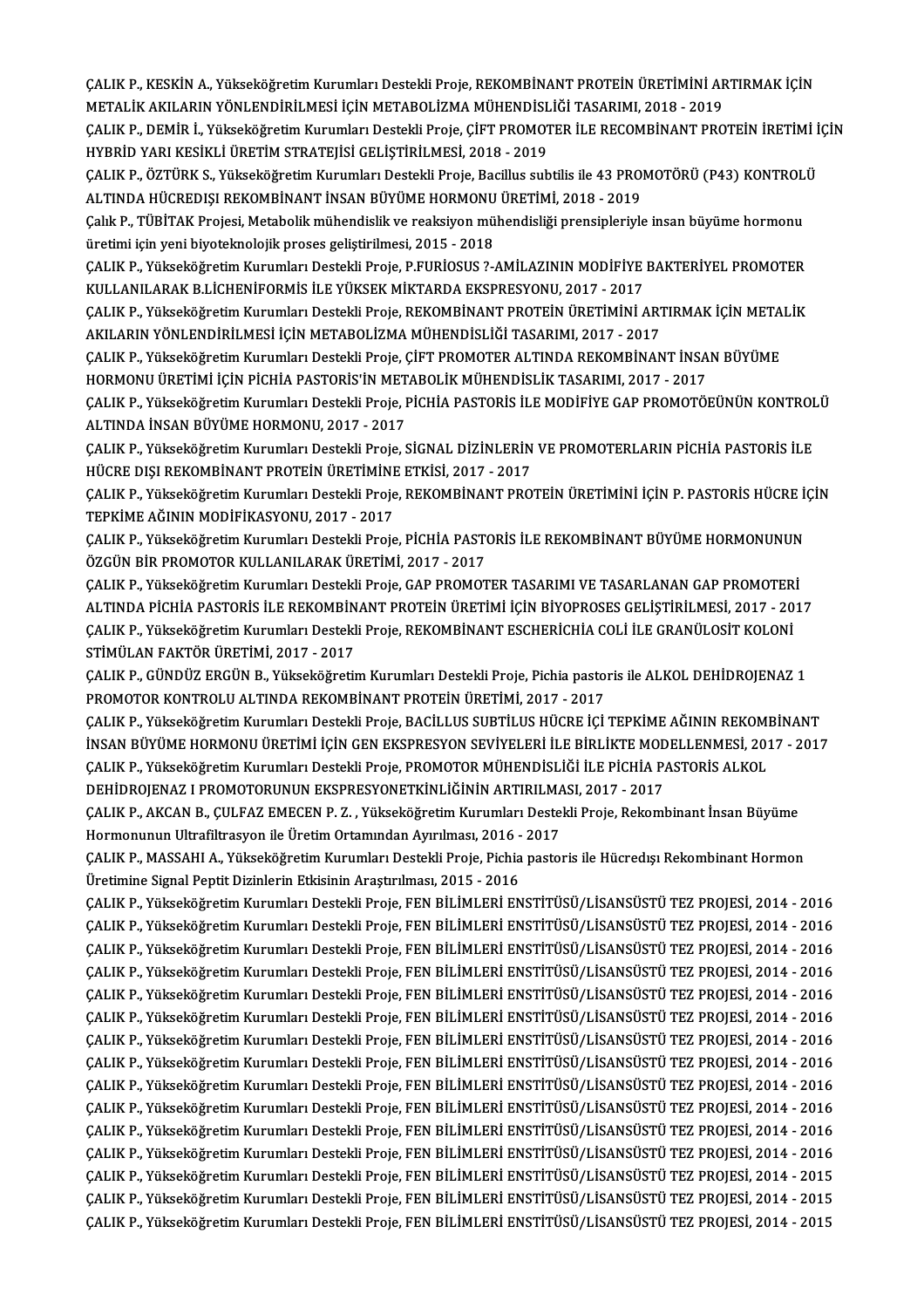ÇALIK P., Yükseköğretim Kurumları Destekli Proje, FEN BİLİMLERİ ENSTİTÜSÜ/LİSANSÜSTÜ TEZ PROJESİ, 2014 - 2015<br>CALIK P., Yükseköğretim Kurumları Destekli Proje, FEN BİLİMLERİ ENSTİTÜSÜ/LİSANSÜSTÜ TEZ PROJESİ, 2014 - 2015 ÇALIK P., Yükseköğretim Kurumları Destekli Proje, FEN BİLİMLERİ ENSTİTÜSÜ/LİSANSÜSTÜ TEZ PROJESİ, 2014 - 2015<br>ÇALIK P., Yükseköğretim Kurumları Destekli Proje, FEN BİLİMLERİ ENSTİTÜSÜ/LİSANSÜSTÜ TEZ PROJESİ, 2014 - 2015<br>ÇA ÇALIK P., Yükseköğretim Kurumları Destekli Proje, FEN BİLİMLERİ ENSTİTÜSÜ/LİSANSÜSTÜ TEZ PROJESİ, 2014 - 2015<br>ÇALIK P., Yükseköğretim Kurumları Destekli Proje, FEN BİLİMLERİ ENSTİTÜSÜ/LİSANSÜSTÜ TEZ PROJESİ, 2014 - 2015<br>ÇA ÇALIK P., Yükseköğretim Kurumları Destekli Proje, FEN BİLİMLERİ ENSTİTÜSÜ/LİSANSÜSTÜ TEZ PROJESİ, 2014 - 2015<br>ÇALIK P., Yükseköğretim Kurumları Destekli Proje, FEN BİLİMLERİ ENSTİTÜSÜ/LİSANSÜSTÜ TEZ PROJESİ, 2014 - 2015<br>ÇA ÇALIK P., Yükseköğretim Kurumları Destekli Proje, FEN BİLİMLERİ ENSTİTÜSÜ/LİSANSÜSTÜ TEZ PROJESİ, 2014 - 2015<br>ÇALIK P., Yükseköğretim Kurumları Destekli Proje, FEN BİLİMLERİ ENSTİTÜSÜ/LİSANSÜSTÜ TEZ PROJESİ, 2014 - 2015<br>ÇA ÇALIK P., Yükseköğretim Kurumları Destekli Proje, FEN BİLİMLERİ ENSTİTÜSÜ/LİSANSÜSTÜ TEZ PROJESİ, 2014 - 201<br>ÇALIK P., Yükseköğretim Kurumları Destekli Proje, FEN BİLİMLERİ ENSTİTÜSÜ/LİSANSÜSTÜ TEZ PROJESİ, 2014 - 201<br>ÇALI **CALIK P., Yük<br>CALIK P., KES<br>2014 - 2015<br>CALIK B. Vük** ÇALIK P., KESKİN A., Yükseköğretim Kurumları Destekli Proje, FEN BİLİMLERİ ENSTİTÜSÜ/LİSANSÜSTÜ TEZ PROJESİ,<br>2014 - 2015<br>ÇALIK P., Yükseköğretim Kurumları Destekli Proje, FEN BİLİMLERİ ENSTİTÜSÜ/LİSANSÜSTÜ TEZ PROJESİ, 201

2014 - 2015<br>ÇALIK P., Yükseköğretim Kurumları Destekli Proje, FEN BİLİMLERİ ENSTİTÜSÜ/LİSANSÜSTÜ TEZ PROJESİ, 2014 - 2014<br>ÇALIK P., Yükseköğretim Kurumları Destekli Proje, FEN BİLİMLERİ ENSTİTÜSÜ/LİSANSÜSTÜ TEZ PROJESİ, 20 ÇALIK P., Yükseköğretim Kurumları Destekli Proje, FEN BİLİMLERİ ENSTİTÜSÜ/LİSANSÜSTÜ TEZ PROJESİ, 2014 - 2014<br>ÇALIK P., Yükseköğretim Kurumları Destekli Proje, FEN BİLİMLERİ ENSTİTÜSÜ/LİSANSÜSTÜ TEZ PROJESİ, 2014 - 2014<br>ÇA ÇALIK P., Yükseköğretim Kurumları Destekli Proje, FEN BİLİMLERİ ENSTİTÜSÜ/LİSANSÜSTÜ TEZ PROJESİ, 2014 - 2014<br>ÇALIK P., Yükseköğretim Kurumları Destekli Proje, FEN BİLİMLERİ ENSTİTÜSÜ/LİSANSÜSTÜ TEZ PROJESİ, 2014 - 2014<br>ÇA ÇALIK P., Yükseköğretim Kurumları Destekli Proje, FEN BİLİMLERİ ENSTİTÜSÜ/LİSANSÜSTÜ TEZ PROJESİ, 2014 - 2014<br>ÇALIK P., Yükseköğretim Kurumları Destekli Proje, FEN BİLİMLERİ ENSTİTÜSÜ/LİSANSÜSTÜ TEZ PROJESİ, 2014 - 2014<br>ÇA ÇALIK P., Yükseköğretim Kurumları Destekli Proje, FEN BİLİMLERİ ENSTİTÜSÜ/LİSANSÜSTÜ TEZ PROJESİ, 2014 - 2014<br>ÇALIK P., Yükseköğretim Kurumları Destekli Proje, FEN BİLİMLERİ ENSTİTÜSÜ/LİSANSÜSTÜ TEZ PROJESİ, 2014 - 2014<br>ÇA ÇALIK P., Yükseköğretim Kurumları Destekli Proje, FEN BİLİMLERİ ENSTİTÜSÜ/LİSANSÜSTÜ TEZ PROJESİ, 2014<br>ÇALIK P., Yükseköğretim Kurumları Destekli Proje, FEN BİLİMLERİ ENSTİTÜSÜ/LİSANSÜSTÜ TEZ PROJESİ, 2014<br>ÇALIK P., Yüksek CALIK P., Yükseköğretim Kı<br>CALIK P., Yükseköğretim Kı<br>Geliştirilmesi, 2013 - 2014<br>CALIK B. BAHIML B. Yüksel ÇALIK P., Yükseköğretim Kurumları Destekli Proje, Pichia pastoris ile Rekombinant Hormone Üretimi için Strate<br>Geliştirilmesi, 2013 - 2014<br>ÇALIK P., RAHIMI R., Yükseköğretim Kurumları Destekli Proje, REKOMBİNANT PROTEİN ÜRE

Geliştirilmesi, 2013 - 2014<br>ÇALIK P., RAHIMI R., Yükseköğretim Kurumları Destekli Proje, REKOMBİNANT PROTEİN ÜRETİMİ VE KİNETİK<br>MODELLEMESİ, 2013 - 2013 ÇALIK P., RAHIMI R., Yükseköğretim Kurumları Destekli Proje, REKOMBİNANT PROTEİN ÜRETİMİ VE KİNETİK<br>MODELLEMESİ, 2013 - 2013<br>ÇALIK P., GÖKBUDAK B., Yükseköğretim Kurumları Destekli Proje, METABOLİK MÜHENDİSLİK B. SUBTİLİS

MODELLEMESİ, 2013 - 2013<br>ÇALIK P., GÖKBUDAK B., Yükseköğretim Kurumları Destekli Proje, METABOLİK MÜH<br>BÜYÜME HORMONU ÜRETİMİ: BESLEME STRATEJİSİ GELİŞTİRİLMESİ, 2013 - 2013<br>ÇALIK P. YAMAN S. Yükseköğretim Kurumları Destekl ÇALIK P., GÖKBUDAK B., Yükseköğretim Kurumları Destekli Proje, METABOLİK MÜHENDİSLİK B. SUBTİLİS İLE İN<br>BÜYÜME HORMONU ÜRETİMİ: BESLEME STRATEJİSİ GELİŞTİRİLMESİ, 2013 - 2013<br>ÇALIK P., YAMAN S., Yükseköğretim Kurumları Des

BÜYÜME HORMONU ÜRETİMİ: BESLEME STRATEJİSİ GELİŞTİRİ<br>ÇALIK P., YAMAN S., Yükseköğretim Kurumları Destekli Proje, IS<br>REKOMBİNANT BACİLLUS SUBTİLİS İLE ÜRETİMİ, 2013 - 2013<br>CALIK B. BOV E. Vülseköğretim Kurumları Destekli Br ÇALIK P., YAMAN S., Yükseköğretim Kurumları Destekli Proje, ISIYA DAYANIKLI GLUKOZ İZOMERAZ ENZİM<br>REKOMBİNANT BACİLLUS SUBTİLİS İLE ÜRETİMİ, 2013 - 2013<br>ÇALIK P., BOY E., Yükseköğretim Kurumları Destekli Proje, P. PASTORİS

REKOMBİNANT BACİLLUS SUBTİLİS İLE ÜRETİMİ, 2013 - 2013<br>ÇALIK P., BOY E., Yükseköğretim Kurumları Destekli Proje, P. PASTORİS İLE HİPERTERMOFİLİKK PROTEİN<br>EKSPRESYONUNDA KARŞILAŞILAN SORUNLARIN BELİRLENMESİ VE REKOMBİNANT P ÇALIK P., BOY E., Yükseköğretim Kurumları Destekli Proje, P. F<br>EKSPRESYONUNDA KARŞILAŞILAN SORUNLARIN BELİRLENN<br>AMİLAZ ÜRETİM PROSESİNİN İYİLEŞTİRİLMESİ, 2013 - 2013<br>CALIK B. KESKİN A. Yükseköğretim Kurumları Destekli Prej EKSPRESYONUNDA KARŞILAŞILAN SORUNLARIN BELİRLENMESİ VE REKOMBİNANT PYROCOCCUS FURİOUSUS ALF*I*<br>AMİLAZ ÜRETİM PROSESİNİN İYİLEŞTİRİLMESİ, 2013 - 2013<br>ÇALIK P., KESKİN A., Yükseköğretim Kurumları Destekli Proje, PİCHİA PASTO

AMİLAZ ÜRETİM PROSESİNİN İYİLEŞTİRİLMESİ, 2013 - 2013<br>ÇALIK P., KESKİN A., Yükseköğretim Kurumları Destekli Proje, PİCHİA PASTORİS VE İNSAN BÜYÜME HORMONUNU!<br>ÜRETİMİ İÇİN BESLEME STRATEJİLERİNİN GELİŞTİRİLMESİ, 2013 - 2013 ÇALIK P., KESKİN A., Yükseköğretim Kurumları Destekli Proje, PİCHİA PASTORİS VE İNSAN BÜYÜME HORMONUNUN

PASTORİS İLE HÜCRE DIŞI REKOMBİNANT PROTEİN ÜRETİMİNE ETKİSİ, 2013 - 2013 ÇALIK P., MASSAHI A., Yükseköğretim Kurumları Destekli Proje, SİGNAL DİZİNLERİN VE PROMOTERLARIN PİCHİA<br>PASTORİS İLE HÜCRE DIŞI REKOMBİNANT PROTEİN ÜRETİMİNE ETKİSİ, 2013 - 2013<br>ÇALIK P., Yükseköğretim Kurumları Destekli P

PASTORİS İLE HÜCRE DIŞI REKOMBİNANT PROTEİN ÜRETİMİNE ETKİSİ, 2013 - 2013<br>ÇALIK P., Yükseköğretim Kurumları Destekli Proje, Glukoz İsomeraz Enzim Üretiminin Kinetik Modellenmesi, 2011 - 2(<br>ÇALIK P., Yükseköğretim Kurumları ÇALIK P., Yükseköğretim Kurumları Destekli Proje, Glukoz İsomeraz Enzim Üretiminin Kinetik Modellenm<br>ÇALIK P., Yükseköğretim Kurumları Destekli Proje, Biyokimyasal Reaksiyon Mühendisliği Prensipleriyle R<br>Pichia Pastoris İl Pichia Pastoris İle Terapik Peotein Üresiminde Hücreiçi Tepkime Hızlarının Stratejik Analizi, 2009 - 2010<br>Bilimsel Dergilerdeki Faaliyetler

Bilimsel Dergilerdeki Faaliyetler<br>Journal Of Applied Microbiology, Editör, 2007 - Devam Ediyor<br>Letters In Applied Microbiology, Editör, 2007 - Devam Ediyor Difficed Defined Com Puttify Seco.<br>Journal Of Applied Microbiology, Editör, 2007 - Devam Ediyor<br>Letters In Applied Microbiology, Editör, 2007 - Devam Ediyor

# Leuers in Applied Microbiology, Editor, 2007 - Devam Ediy<br>Bilimsel Kuruluşlardaki Üyelikler / Görevler <mark>Bilimsel Kuruluşlardaki Üyelikler / (</mark><br>Biyoenerji, Danışma Kurulu Üyesi, 2018 - 2019

Biyoenerji, Danışma Kurulu Üyesi, 2018 - 2019<br>Bilimsel Danışmanlıklar

Bilimsel Danışmanlıklar<br>TÜBİTAK, Kurum veya Organizasyonlar İçin Yapılan Danışmanlık, Orta Doğu Teknik Üniversitesi, Mühendislik Fakültesi,<br>Kimya Mühendialiği Bölümü, Türkiye, 2018, 2019 KimyaMühendisliğiBölümü,Türkiye,2018 -2019

# Kimya Mühendisliği Bölümü, Türkiye, 2018 - 2019<br>Etkinlik Organizasyonlarındaki Görevler